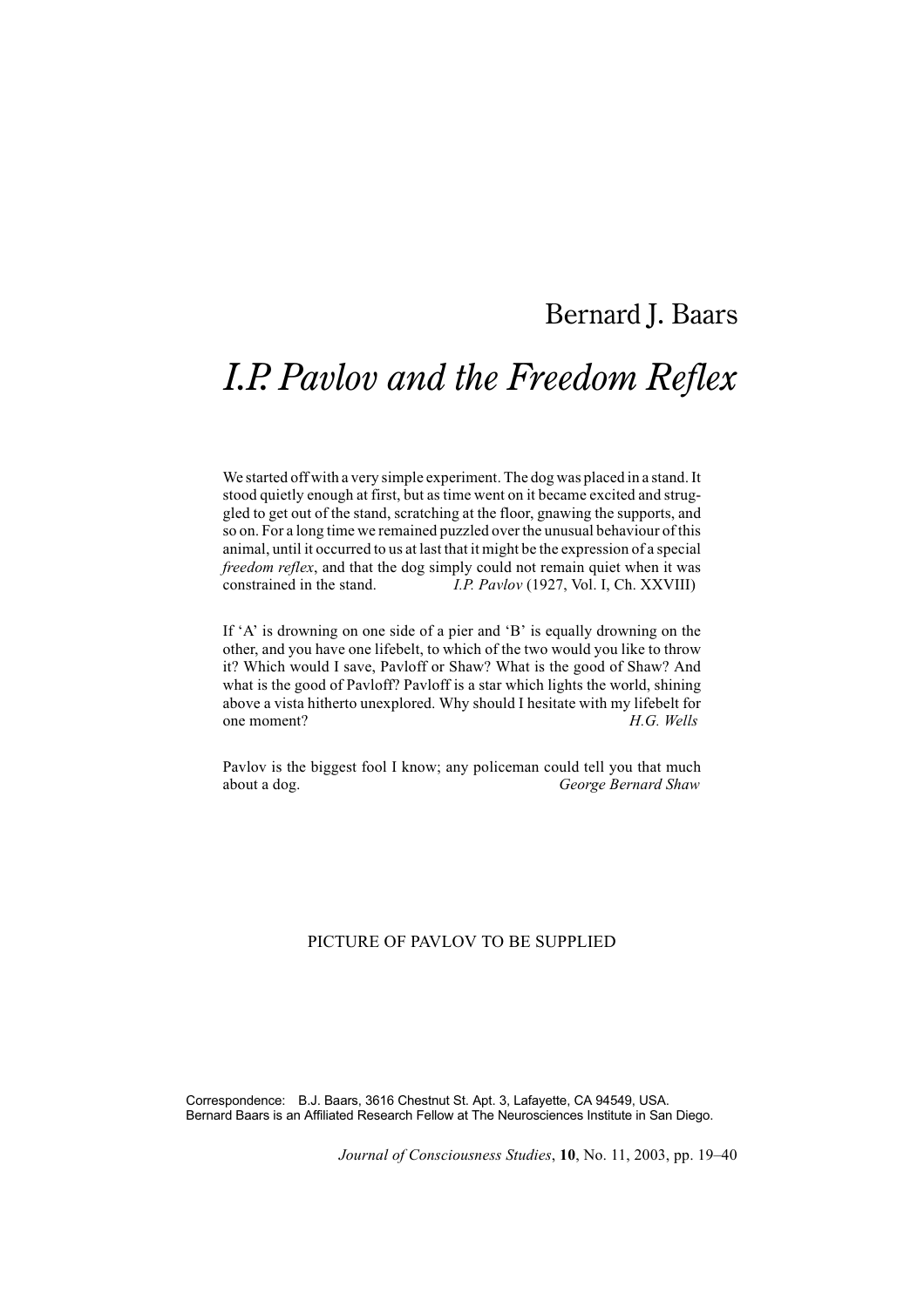*Abstract: Why was Ivan Pavlevich Pavlov so widely celebrated in the decades after 1900? As his story of the 'freedom reflex' illustrates, Pavlov often overstated his observations. By calling all innate behaviour a reflex and all learned behaviour a conditional reflex, he meant to eliminate consciousness and volition from science. Pavlov's universal reflex explanation became the prototype for behaviourism.*

*Other scientists did not accept the universal reflex explanation. It was not Pavlov's experiments but his utopian promises that led to his meteoric public rise. Pavlov's dream attracted new, rising elites, particularly social reformers like H.G. Wells and the Fabians in Britain. In the Soviet Union he gave credence to efforts to fashion a New Soviet Man. And in the United States, John B. Watson and B.F. Skinner rose to public fame in his footsteps, using extremely limited evidence to make utopian promises of human perfectibility.*

*Pavlov's vision lent credibility to the behaviourist attack on consciousness. While radical behaviourists were always a small minority, they successfully enforced a scientific boycott of the 'mentalistic' concepts of everyday psychology. After Karl Lashley pointed out in 1930 that Pavlov's ideas contradicted the known brain evidence, B.F. Skinner changed the term 'reflex' to 'stimulus– response relationship'. For another fifty years Skinner convinced the world that consciousness and volition could be ignored.*

*Pavlov's method is still useful, but none of his utopian promises have been fulfilled. Today, no scientist believes that reflex arcs are basic units of learning. The evidence suggests that Pavlovian association itself requires consciousness.*

*I.P. Pavlov was a man of great personal integrity. Yet he led the way to an era of taboo against consciousness and voluntary control. Pavlov was a founding hero of the behaviouristic myth of the origins of psychology, which erased the first great age of consciousness science. Most alarming was the immense popularity of Pavlov's dream, which stripped away the most essential elements of human nature.*

#### **I: Introduction**

One of the great puzzles in scientific history is the international acclaim that greeted I.P. Pavlov's reports about conditional reflexes, $\frac{1}{1}$  just after 1900. Everything can be questioned about this discovery — whether it was a discovery at all;

<sup>[1]</sup> Many sources point out that 'conditioned reflex' is a translation error (e.g., Miller, 1962). Pavlov's Russian term translates as 'conditional reflex' because he thought animals learned a conditional 'if-then' relationship between a signal like a bell and a biological stimulus like food. It has been translated correctly into French and German but unfortunately not English. This has led to much misunderstanding. The word 'conditioning' encourages the false idea that Pavlovian learning is automatic, simple and mechanical. In fact, it involves very complex brain adaptation, and seems to require consciousness of the conditional association (Hugdahl, 1998; Lovibond & Shanks, 2002). (See section II.4). It is implausible to think that Pavlov was forced to use the term 'reflex' because he had no other words available. Pavlov could have used the standard term 'association' with its long history from Aristotle to Locke. He had many other possibilities. Pavlov used 'reflex' because it gave an air of physiological reality to his untested inferences, and because it allowed him to purge the suspect notion of goals. That was probably a harmful choice, witness the fact that many psychologists are still unable to talk coherently about goals, the key idea in any conception of motivation. The taboo power of the reflex idea is still great, regardless of evidence.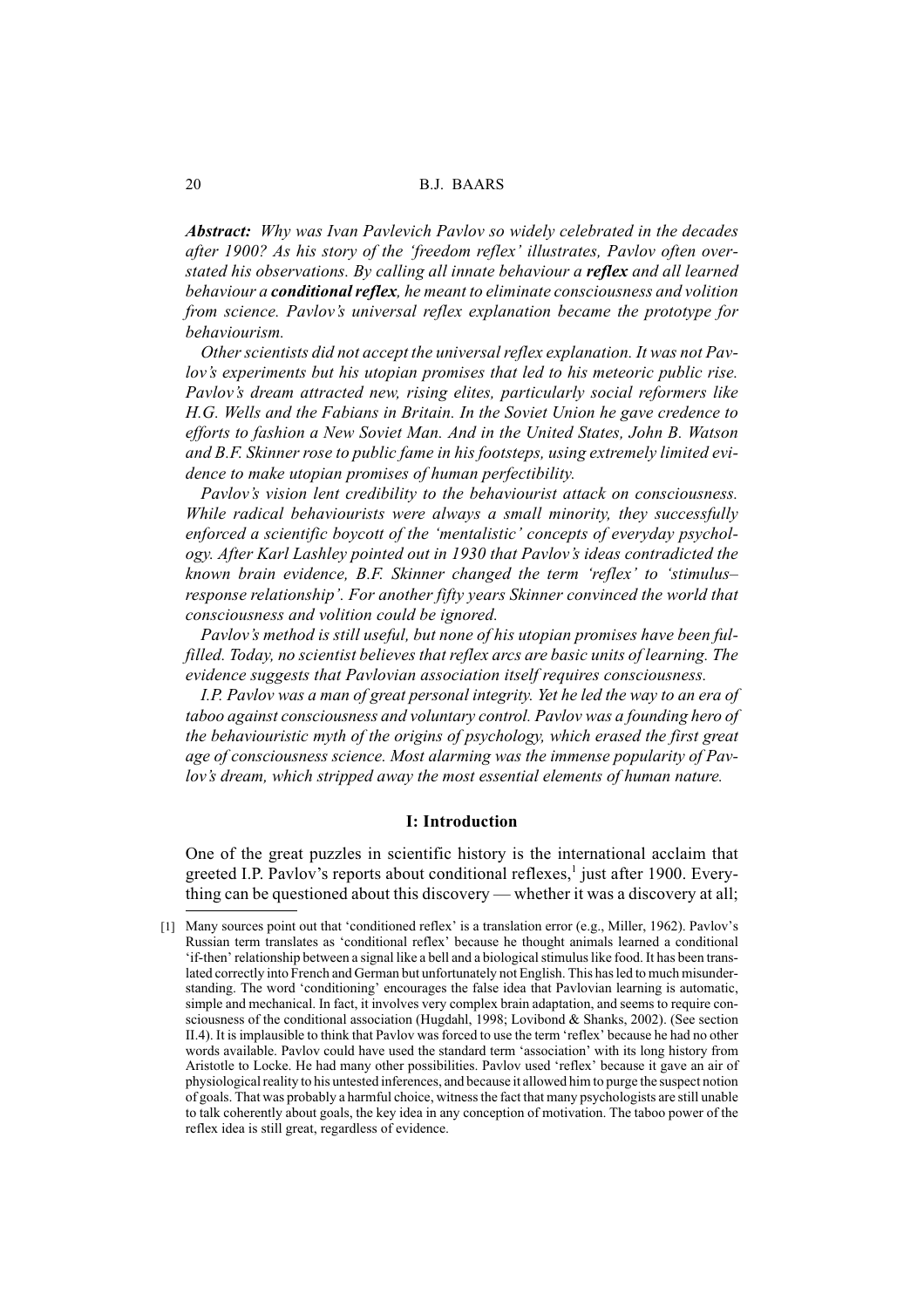whether reflex arcs are basic units of brain activity, as Pavlov believed; whether learned reflexes can explain more complex learning; and whether they can be learned without consciousness. In all these respects the evidence shows that Pavlov was simply wrong.

What cannot be denied is the messianic enthusiasm that inspired Pavlov (1849–1936) and his potent following among Western opinion leaders. H.G. Wells' choice to throw his lifebelt to Paylov rather than his friend Shaw is only one example. Prominent philosophers like Bertrand Russell took his claims seriously, and he inspired Western behaviourism through Watson and Skinner.

Paul de Kruif called him 'The Liberator of Mankind . . . the Pasteur of the human brain and heart... Russian Saint of Science... this grey-bearded old Light of the North has discovered the way not to change human nature but to alter the human heart through the human brain'.<sup>2</sup> L.A. Andreyev celebrated him as 'The Great Teacher and Master of Science' (Andreyev, 1937), and Gantt wrote that 'Pavlov's (method) will permanently elevate him among the Great Scientists.' (Gantt, 1927, p. 30). Pavlov seemed to provide the scientific key for a new, socialist utopia. It was the great secret of his popularity.

Pavlov's celebrity changed history. Words like 'Pavlovian' and 'conditioning' are now embedded in our language, resonant with mechanistic connotations. Yet every human being who wakes up in the morning knows something about consciousness. Everyone trying to do a difficult thing knows voluntary effort. These fundamental, everyday experiences were erased from academic psychology. In many places they are still taboo.

Today we can directly observe the brain activity underlying consciousness and voluntary effort (Baars, 2002; Spence & Frith, 1999). But we cannot claim originality. From the beginning of written thought, about the sixth century BCE, philosophers and sages talked about conscious experience with clarity — in Greece and India and surely in numerous other places. Over the centuries many thinkers contributed to a growing body of understanding. Aristotle, for example, suggested that visual images were 'faint copies' of visual sensations, an idea we now know to be reflected in brain activity (e.g., Kreiman *et al*., 2000). Conscious experiences of music, colour, abstraction, language, meditation, emotion and social relationships were explored for centuries.

#### *The Golden Age of consciousness science: 1780–1910*

The first age of consciousness science spans the nineteenth century, beginning with basic discoveries in psychophysics, vision and hearing, colour perception, hypnosis and suggestion, dissociative disorders, brain damage, conversion disorders, the selectivity of attention, the 'narrowness of consciousness', mental imagery, and many other fundamental phenomena; all have been rediscovered in the last several decades. Its pioneers include Fechner, Helmholtz, Charcot, Janet, Wundt, James and Freud, a unique array of first-class minds.

<sup>[2]</sup> Quoted by Gantt, 1927, p. 20.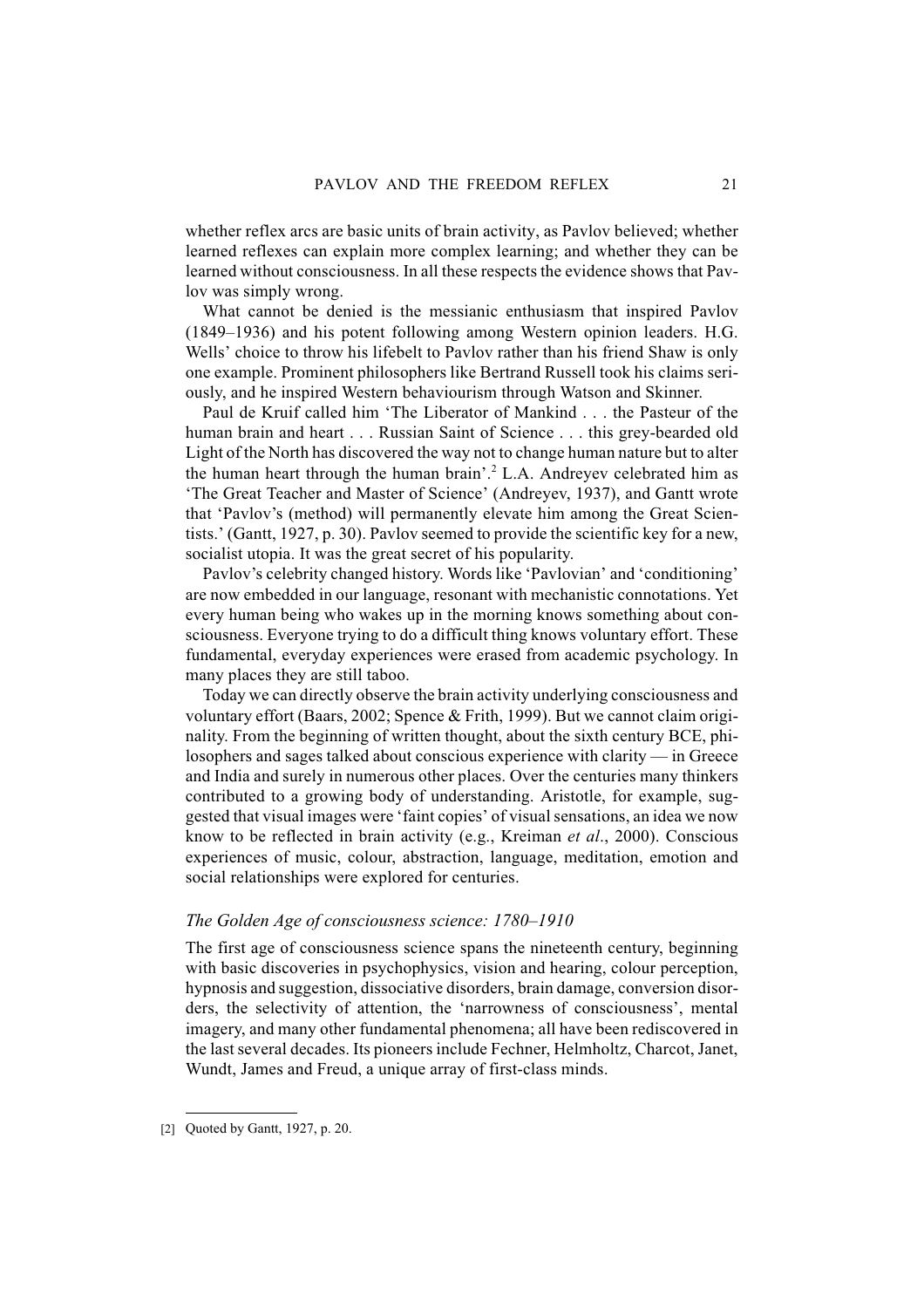Two remarkable achievements illustrate this pioneering age. One is the Psychophysical Law, an enormously general law stating that equal increases in sensory input energy are experienced as smaller and smaller increments of subjective intensity; or, the other way around, that equal steps in subjective intensity require geometric increases in physical energy. An everyday example is a light bulb that can be switched in equal steps from 0 to 40 watts, then 40 to 80 and finally to 120 watts of light energy. Turning the light switch one click is experienced as a major increase in brightness; the second click adds an equal amount of physical energy but is consciously experienced as only a small increase in brightness; and the third increment is hardly perceived at all. Discovered by Gustav Fechner and others about 1820, the Psychophysical Law applies to all the senses and even submodalities like heat, pain, muscular effort, and sweetness. It also applies to abstract judgements like money, effort and criminality. It appears to be a fully general law, a remarkable achievement for a young science of consciousness.

The Psychophysical Law has been sustained consistently for two centuries. It has an extraordinary range of application: It is the basis for the decibel scale of subjective loudness used in music recording and audio equipment. It explains why the first bite of chocolate cake tastes so good, the second less so, and third much less; that what causes a fashion sensation this year is gone the next; and why as we get older, days and weeks that once seemed to last forever begin to flash by faster and faster. It may explain why millionaires need to earn more money the richer they become, and why addicts may need higher drug doses over time. In all these examples equal increments in objective quantities appear smaller and smaller against a growing basis of comparison; and comparison is the essence of the Psychophysical Law. It is a classic piece of scientific discovery, an elegant, precise, general and fully predictable feature of conscious sensation.

Another dramatic topic that gripped the 1800s was what we might call the Dissociation Cluster — the linked occurrence at certain times in history of conversion hysteria, childhood trauma and its after-effects, sexual vicissitudes and suggestibility. Why these four Horsemen of the Apocalypse seem to rise together at certain times and places is not clear, though fast, dramatic changes in social roles seem to be a factor. All four elements of the Dissociation Cluster transform conscious experience. In conversion disorder bodily feelings are changed, leading to hypochondriacal hypersensitivity in some parts of the body and anaesthesia in others; trauma often leads to a dazed sense of unreality, a feeling of distance from ordinary experience, and other forms of dissociation; sexuality always colours our conscious experiences of others and self; and hypnotic suggestion can lead to minor hallucinations, changed perceptual experiences, tunnel vision, radical changes in the body senses, amnesia, blocking of pain, and the like. All four phenomena transform our subjective experience.

An outbreak of the Dissociation Cluster is not a happy event. After decades in the shadows it came back in the 1980s and early 1990s, witness an epidemic of child-abuse reports, along with roiling debates about sexual and family conflicts; a great upswing of reported dissociative disorders like multiple personality; mass panics caused by vaguely defined physical symptoms often attributed to media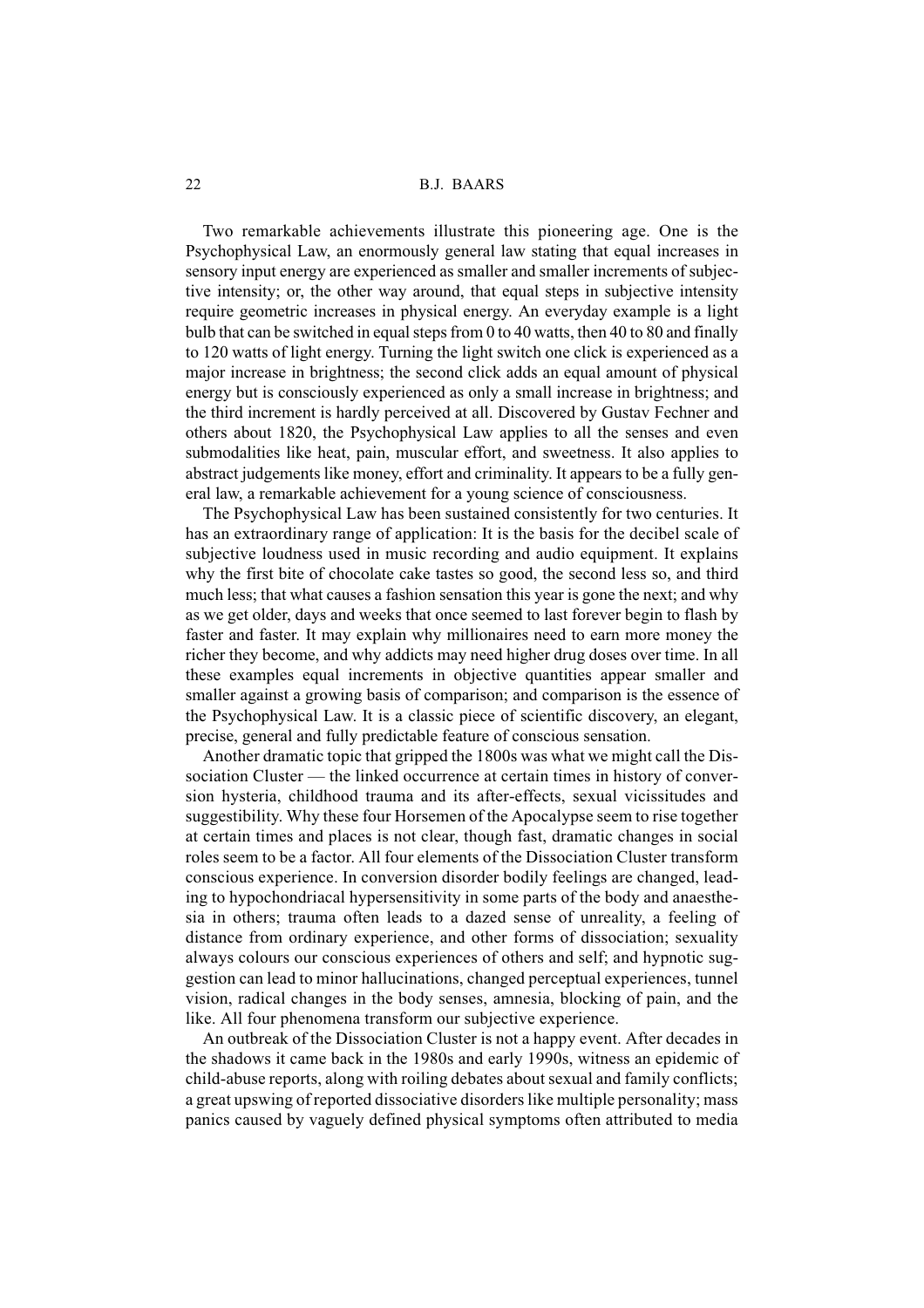horror stories with little scientific evidence; and not least, an increase in reports of dissociation and suggestibility in traumatized individuals.

Outbreaks of the Dissociation Cluster may signal severe societal stress. Its symptoms were first described by Hippocrates in the war-torn Greek city-states of the sixth century BC. In modern times the same cluster emerged just before the French Revolution, when the Viennese physician Anton Mesmer began treating patients with a suggestion therapy rationalized by the notion of animal magnetism. Mesmer made great numbers of aristocratic converts in Vienna and Paris, many of them women, until he was discredited by the French Royal Commission on Animal Magnetism of 1785 (with Benjamin Franklin serving as a prominent member). The Royal Commission concluded that the dramatic cures Mesmer claimed for Animal Magnetism were due to the patients' fervent desires, aided by their imagination and shaped by suggestions from the mesmerist. In a secret Addendum, the Commissioners warned Louis XVI of a pervasive taint of sexuality in the procedure, as Mesmer conducted his sweeping magnetic rituals over the convulsing bodies of his often female clients.

In France the discovery of suggestibility started a century of increasingly excellent research on hypnosis, dissociation and sexual trauma, culminating in the discoveries of Jean Charcot, Pierre Janet, Bernheim and Liébault. Sigmund Freud travelled to Paris in the 1880s to study with Jean Charcot and others. On his second trip he was amazed to see in Bernheim's laboratory a subject who carried out a suggestion post-hypnotically, of which he was not aware at the time. This common hypnotic phenomenon struck Freud with the force of revelation. It was the most visible evidence he had ever seen for the power of unconscious motives, and one he would often cite in later years.

William James also experimented with hypnosis and was well acquainted with others in the Harvard community who explored the Dissociation Cluster. The psychiatrist Morton Prince published the first detailed history of a multiple personality patient, a Miss Beauchamp, a clear and humane story quite consistent with our current evidence. Not surprisingly, James' *Principles* has excellent descriptions of hypnosis and dissociative phenomena, multiple personality, fugue, depersonalization, and psychogenic amnesia, all confirmed by current evidence.

The Psychophysical Law and the scientific study of the Dissociation Cluster are high achievements of the Golden Age of consciousness science. Its findings are on display in the 1,400 pages of James' *Principles*. In spite of inevitable controversies, this extraordinary era gathered momentum to about 1910, when it abruptly died. Later historians created a new 'myth of origins' of their science, which declared the nineteenth century to be confused and prescientific. It was not. The Golden Age was simply erased by behaviourism.

## *The coup against consciousness*

Pavlov was the first well-known scientist to insist that all reference to conscious experience be expunged from science. Thus, a painful electrical shock was called a 'destructive stimulus'. Tasting, smelling and eating was the 'food reflex', fear a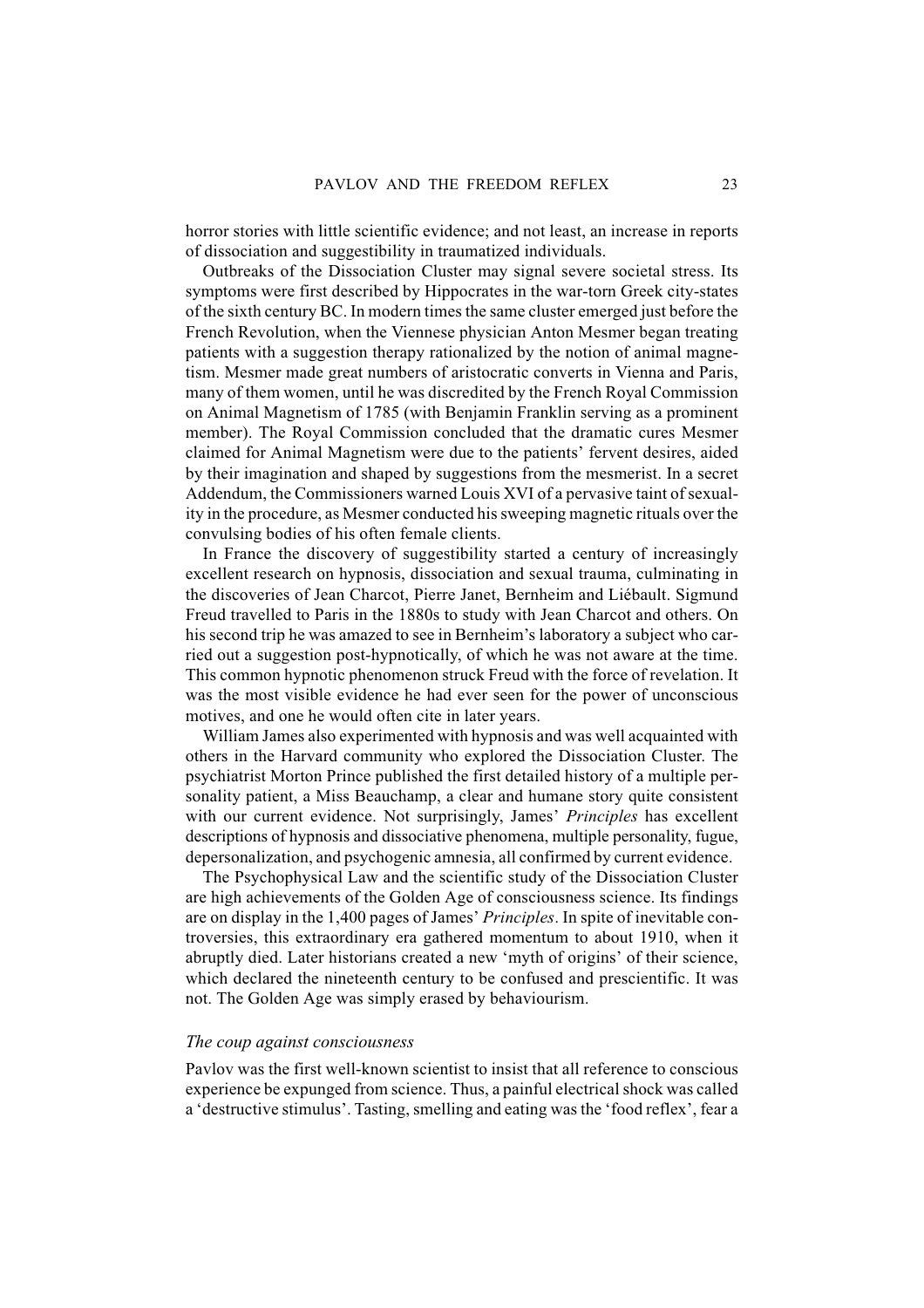'defensive reflex', and submissiveness the 'slavery reflex'. The personal perspective of the subject was systematically erased.

By 1950 even the word 'consciousness' had disappeared from the textbooks (e.g., Woodworth & Schlossberg, 1954). Today the taboo may be lifting. Terms like 'conscious' and 'subjective' are again in the scientific headlines (e.g., Logothetis & Schall, 1989; Kreiman *et al*., 2002; Edelman & Tononi, 2001). In rediscovering consciousness and volition, contemporary science is substantially in agreement with the long history of ideas, and opposed to the purge of the twentieth century. As we return to consciousness it will be important to understand the era of taboo, and perhaps to rethink the history that was told to justify it.

#### *1. The power of radical behaviourism*

Most scientists after 1910 did not deny consciousness outright; it was a small but extraordinarily influential group of radical behaviourists and their philosophical cousins who did so. B.F. Skinner indeed defined radical behaviourism as a philosophy that denies subjectivity.

It is possible to be a behaviourist and recognize the existence of conscious events. We may set up a distinction between a public and a private world, the first a communicable one and the latter forever reserved from scientific treatment. But I preferred the position of radical behaviourism, in which the existence of subjective entities is denied (Skinner, 1979).

#### As John B. Watson wrote in 1925:

. . . the time has come for psychology to discard all reference to consciousness . . . it is neither a definable nor a usable concept, it is merely another word for the "soul" of more ancient times. . . . No one has ever touched a soul or seen one in a test-tube. Consciousness is just as unprovable, as unapproachable as the old concept of the soul . . . *the Behaviourist must exclude from his scientific vocabulary all subjective terms such as sensation, perception, image, desire, purpose, and even thinking and emotion as they were subjectively defined* (p. 5) [Italics added].

Pavlov, Watson and Skinner were famous for decades, while moderates like Guthrie, Hull and Tolman were never known to a wider public. The radicals put others on the defensive by accusing traditional psychologists of being unscientific. More than a century of extraordinary scientific progress was branded as 'introspectionist' or 'mentalistic' in contrast to 'respectable behaviourism'. Such public name-calling is unusual in science. E.G. Boring wrote that ' . . . all along behaviourism has been seeking an enemy so that it could disprove the charge that it is fighting windmills, for it must fight something; it is a movement' (1929, p. 120).

Watson's scientific purge of 'sensation, perception, image, desire, purpose and even thinking and emotion' was carried out with great thoroughness in Britain and the United States (Baars, 1986). By mid-century, according to George A. Miller, 'The power, the honours, the authority, the textbooks, the money, everything in psychology was owned by the behaviouristic school' (Baars, 1986, p. 203).

Other psychologists believed that the complete rejection of consciousness was too extreme to last (e.g., Boring, 1929; Hilgard, 1948). But time and again the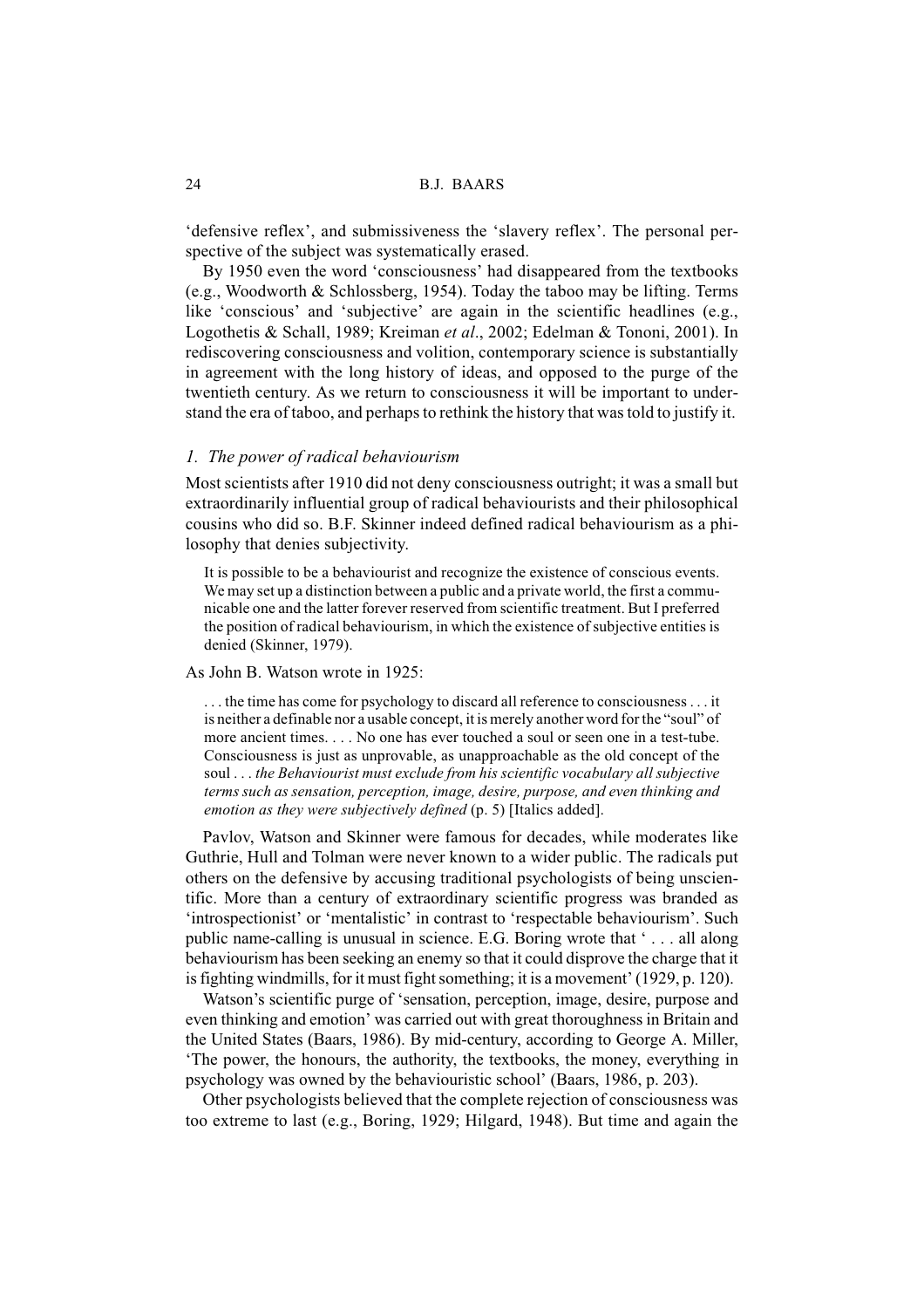rejectionist camp rose to greater prominence. In the upshot, a small minority purged psychology of its most central problems for most of the century. By keeping moderates on the defensive they made empirical progress nearly impossible.

# *2. Pavlov set the pattern*

Pavlov did not reject consciousness as completely as Watson and Skinner. But he set the tone. Watson and Skinner emulated Pavlov's public career with remarkable fidelity. Between 1900 and 1990 not a decade went by without one of the three radicals dominating the headlines. Utopian rejection of human consciousness was a fabulous career move.

It is a telling fact that the three celebrated radical behaviourists exercised their greatest impact not in scientific journals but through the public media. The nineteen-year-old B.F. Skinner rejected the subjective life after reading a popular book by Bertrand Russell, who had high praise for John B. Watson; and it was Watson who first promoted Pavlov's universal reflex explanation in the West (Watson, 1916; 1925; Russell, 1921; Skinner, 1976).

In contrast, scientific journals did not publish utopian promises, nor were they as damning about consciousness and volition. Peer-reviewed journals tended to resist unproven claims. Utopian promises and purges were promoted through popular media because they made for spectacular headlines (e.g., Watson, 1925; 1927; 1928; 1929; Watson & MacDougall, 1929; Watson & Rayner, 1928; Skinner, 1934; 1945; 1948; 1961; 1967; 1969; 1971).

Yet after decades of public fame, the radical behaviourists shaped even the journals, and their taboos pervaded the sciences and philosophy. Like the young Skinner, students decided to become revolutionary behaviourists because of the image projected by the radicals. Behaviourism was the hard-rock music of psychology; it had all the attractions of simplicity, a radical and utopian stance, a total rejection of the dead past, and the grandiose promise of founding a world no one had seen before. The only problem was that all those claims required a purge of history. Behaviourism needed to erase the past and create a new myth of origins. Pavlov was a founding hero of the new myth. Pavlov had an established scientific reputation long before he began to study conditional reflexes. He received a Nobel Prize for his surgical experiments on digestive secretions, which were reflexive. But Pavlov often used the term 'reflex' extravagantly and circularly, as shown by his story of the freedom reflex.

There is of course no reflex of freedom, although it is easy to see resistance to coercion in animals and humans. Herding cats is nearly impossible, and it is equally hard to keep male dogs from sniffing females in heat. Wild horses resist taming, and most animals cannot be domesticated at all. Human beings fiercely resist unwanted control. But struggling against coercion is not a reflex — it is nothing like a simple atom of behaviour. Pavlov passionately fought that elementary point. And he constantly overinterpreted the very limited results he saw in the laboratory.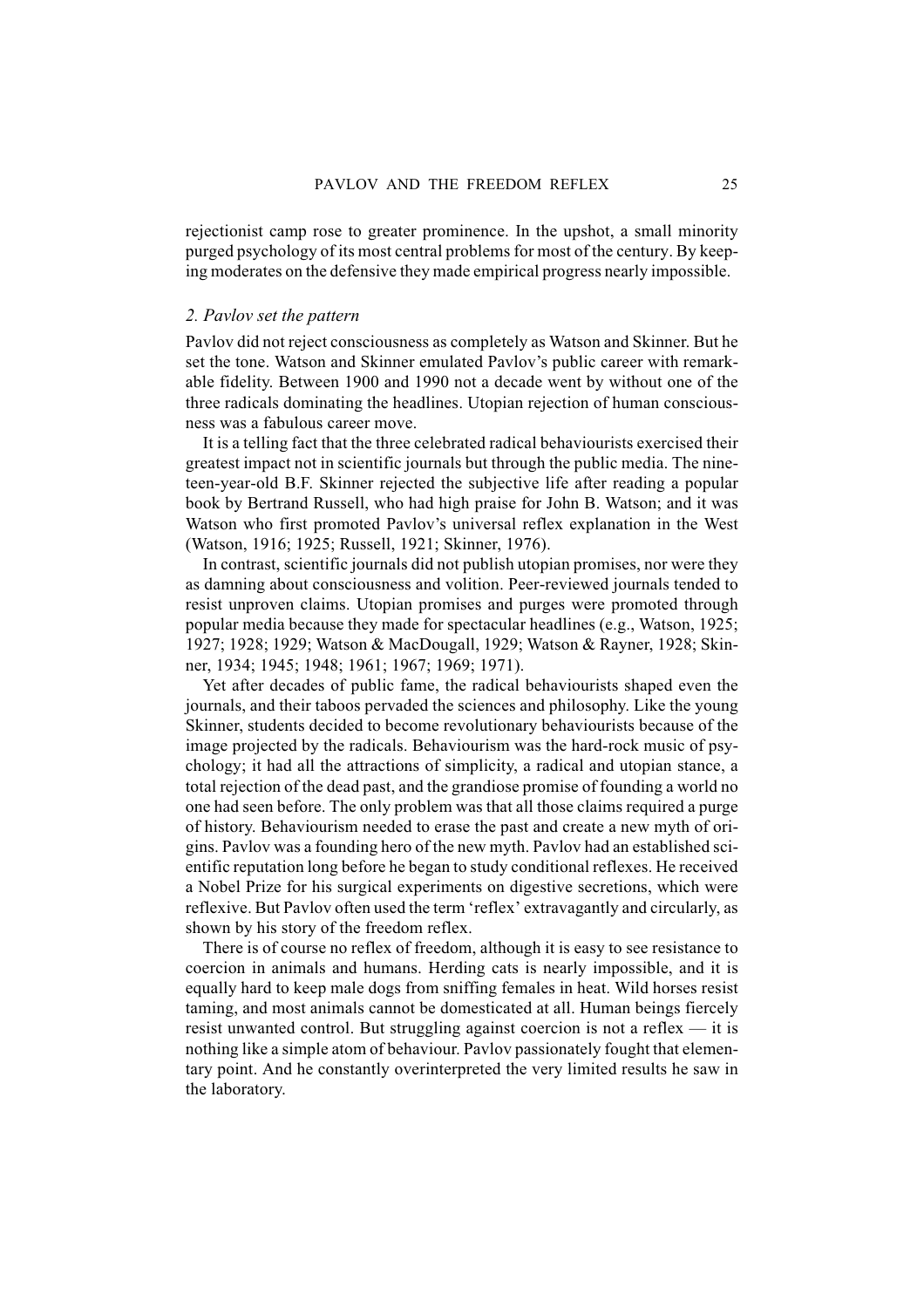Pavlov went on to propose a 'reflex of religion,' an 'investigatory reflex' as shown by exploration and curiosity, a 'self-defence' reflex, and a 'reflex of purpose'. 'All life, all its improvements and progress, all its culture are effected through the reflex of purpose, are realized only by those who strive to put into life a purpose. '. . . the comforts of life (the aim of practical people), right laws (aspired to by statesmen), knowledge (the goal of educated people), discoveries (the treasures of scientists), virtues (the ideal of righteous people), etc' (1927, Vol. 1, p. 279). Even suicide could be explained: 'the tragedy of the suicide lies in the fact that he has an inhibition, as we physiologists would call it, of the reflex of purpose . . . .' (p. 279).

These explanations are circular, of course. People who pursued goals were said to show the reflex of purpose. If they were suicidal their reflex of purpose must have been inhibited. Thus everything could be explained *post hoc*, though the imputed reflex arc was never observed. It did not exist.

# *Why Pavlov's circular argument is important*

This point is not just relevant for understanding Pavlov. The identical gambit was used by Watson and Skinner. Skinner's unit of behaviour was not the reflex but 'stimulus–response conditioning'. Yet the tactic of *post-hoc* explanation was the same. Pavlov claimed that conditional reflexes occurred in the brain, which he could not observe. Skinner claimed that S–R connections must have occurred in the 'history of the organism', which he could not observe either. Thus neither Pavlov nor Skinner had direct evidence for their universal claims. They simply overgeneralized from limited laboratory results, a plain violation of accepted scientific practice.

#### *3. Sliding definitions*

It is crucial to understand that Pavlov used the word 'reflex' with constantly sliding meanings. Physiologically, a reflex is a fixed reaction that is evoked by a specific neuronal arc, like the knee-jerk reflex. Such reflexes are clearly defined because the anatomy and physiology can be seen. But simple reflex arcs are small in number, and many of them can be isolated only when the cerebral cortex is removed (Sherrington, 1906/1947). A second meaning of 'reflex' is anything that can be causally elicited, like salivation at the sight of food. In that case the brain basis was partly inferred, without direct neural evidence. Pavlov's third and most general meaning of 'reflex' was 'everything the brain does', including conscious and purposeful acts. Consciousness and volition depend upon the cerebral cortex, which has a completely different anatomy and physiology from the spinal cord (e.g., Sherrington, 1906/1947; Lashley, 1930; Edelman & Tononi, 2001).

Pavlov constantly slides from one meaning to the next, to uphold the illusion that they are all the same. They are not. To say that reflexes are essential to bodily action is much like saying that wheels are essential to automobiles. The statement is true as far as it goes, but it leaves out the engine, the driver, the gears and everything else that makes the wheels move. Pavlov's universal reflex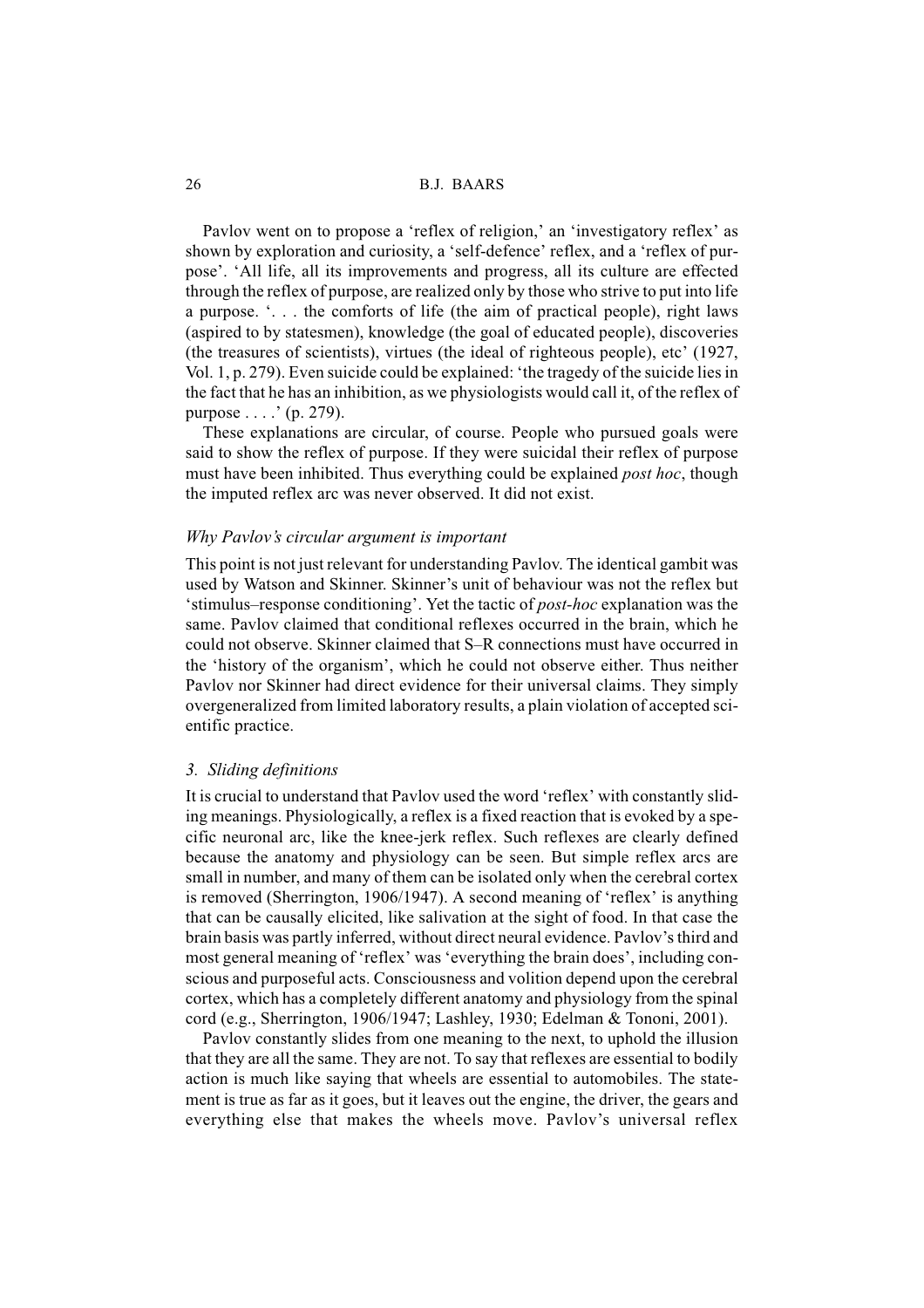explanation is much like saying that cars need *nothing but* wheels; or perhaps that *everything* — including the driver — is just another wheel.

As George A. Miller wrote, 'Pavlov would never concede that his physiological interpretation was merely an elaborate figure of speech' (1962). The *Encyclopaedia of Philosophy* speaks of his 'subjective intuitions clothed in pseudophysiological vocabulary' (Edwards, 1967, Vol. VI). Sir Charles Sherrington, one of the foremost physiologists of the time, reportedly remarked that 'His observations are the most brilliant but his deductions leave me cold'.3 It speaks volumes that Sherrington's classic work on reflex physiology only cites Pavlov once among 314 scientific sources (1906/1947).

Yet it was Pavlov's 'deductions' that made him famous, and which convinced entire disciplines that consciousness must be dropped from science.<sup>4</sup> How did it happen?

#### **II: Pavlov and the Russian Predicament**

Pavlov was a man of great personal integrity, and there is no reason to doubt that he believed his own utopian dreams. He took serious personal risks in criticizing the Tsarist regime before the Revolution and Soviet authorities afterwards. He is said to have written to Stalin in 1927, 'On account of what you are doing to the Russian intelligentsia — demoralizing, annihilating, depraving them  $-1$  am ashamed to be called a Russian!' (Basgen & Blunden, 1999–2000). A less useful figure would surely have ended up in Siberia for those words.

Born in 1849, he was already in his seventies during the Bolshevik revolution. At times he seemed sunk in Dostoievskian gloom. Pavlov's anguish over the fate of Russia was life-long and real. As a son of a poor priest from the peasant class he was obsessed by the fate of his people. By 1900 the Romanoff imperial dynasty had been in power for four centuries without fundamental political change. Only in 1861 were Russia's peasants legally released from slavery. Hopeful signs of liberalization were reversed after the assassination of Alexander II in 1881, on the very eve of the signing of the first Russian Constitution. As a result, the Constitution never went into effect and the system continued unreformed. The thinking of the peasants and the regime before the Revolution were still governed by the ancient Russian Orthodox Church. These events no doubt marked Pavlov.

<sup>[3]</sup> Cited by Gantt, p. 24, from John F. Fulton (1940) *Bull of Inst of Hist and Med*, pp. 332–54.

<sup>[4]</sup> Some would argue that Watson's behaviourism was only an American phenomenon. That is true to the extent that academic psychology largely switched from Germany to the US shortly after 1900, because Europe had the catastrophe of World War I followed by the Great Depression, and could not support a costly new academic field. Institutional conservatism at European universities also kept chairs of psychology from being established for decades. Thus the professionalization of psychology shifted from Germany to the US at just the time behaviourism took over. Nonetheless, British analytic philosophy was for all intents and purposes equivalent to behaviourism, as Skinner long maintained. This philosophy dominated English-speaking countries for decades. In biology, Pavlov and reductionists like Jacques Loeb had a similar impact. Behaviourism of one kind or another therefore made a clean sweep: philosophy, psychology, and physiology all rejected consciousness, at least in English-speaking countries and the USSR.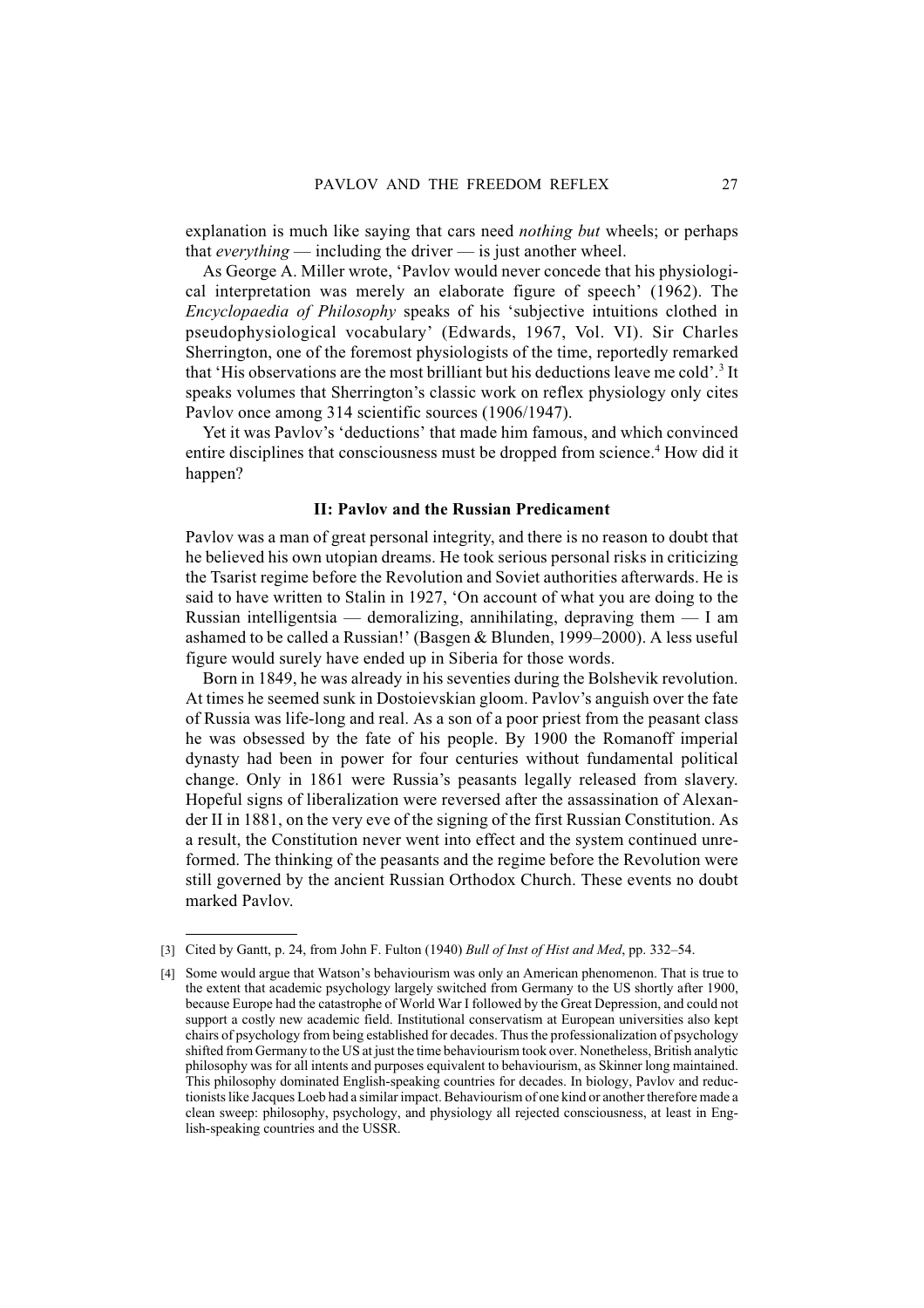Only the intelligentsia in Moscow and St. Petersburg were able to escape the pervasive medieval tyranny, and they were divided by various degrees of radicalism and despair. Under these dreadful conditions Pavlov believed that only science offered hope.

When the negative features of the Russian character — laziness, lack of enterprise, and even slovenly relations to every work — provoke melancholy moods, I say to myself, No, these are not our real qualities, they are only the damning inheritance of slavery . . . it left the reflex of purpose without any exercise in the fundamental habits of living (1927, Vol. 1, p. 280).

If all human action could be viewed in light of physiological reflexes, he believed, further scientific study would surely lay the foundation for a technology of social progress:

Only science, exact science about human nature itself, and the most sincere approach to it by the aid of the omnipotent scientific method, will deliver Man from his present gloom, and will purge him from his contemporary shame in the sphere of inter-human relationships (1927, Vol. 1, p. 41).

Significantly, Pavlov's lecture on 'The Reflex of Freedom' was read in May of 1917, a time when the old regime was finally crumbling. Only a month before, in April, V.I. Lenin had arrived in Moscow, ready to seize power.

# *1. What Pavlov was looking for*

Pavlov and his admirers saw his work in terms of the long struggle between science and religion. To many intellectuals science had been the key to Progress ever since the Renaissance, while established religion seemed to support an oppressive status quo. The history of science was seen as a series of groundbreaking discoveries memorialized by names like Galileo, Newton and Darwin. To his admirers, Pavlov was one more hero in the series. He was 'the Pasteur of the human brain and heart' as Paul de Kruif wrote (quoted by Gantt, 1927, p. 20). The trouble is, of course, that science can become just as dogmatic and closedminded as any religion, especially if it goes far beyond the evidence.

One long philosophical battle concerned vitalism, the idea that living things cannot be reduced to chemicals because they had a spiritual life force, an *élan vital*. Many partisans of science viewed vitalism as the great enemy. According to Miller,

In Germany, the science of physiology was controlled by four men: Hermann Ludwig von Helmholtz, Emil Du Bois-Reymond, Ernst Brücke, and Carl Ludwig. *These men formed a private club in Berlin whose members were pledged to destroy vitalism. . . . And it was in this intellectual atmosphere that the pioneer psychologists were educated*. Freud was Brücke's student; Pavlov studied under Ludwig; Wundt was Du Bois-Reymond's student and Helmholtz' assistant. With physiology reduced to chemistry and physics, the next step was to reduce psychology to physiology (1962, pp. 193–4, italics added).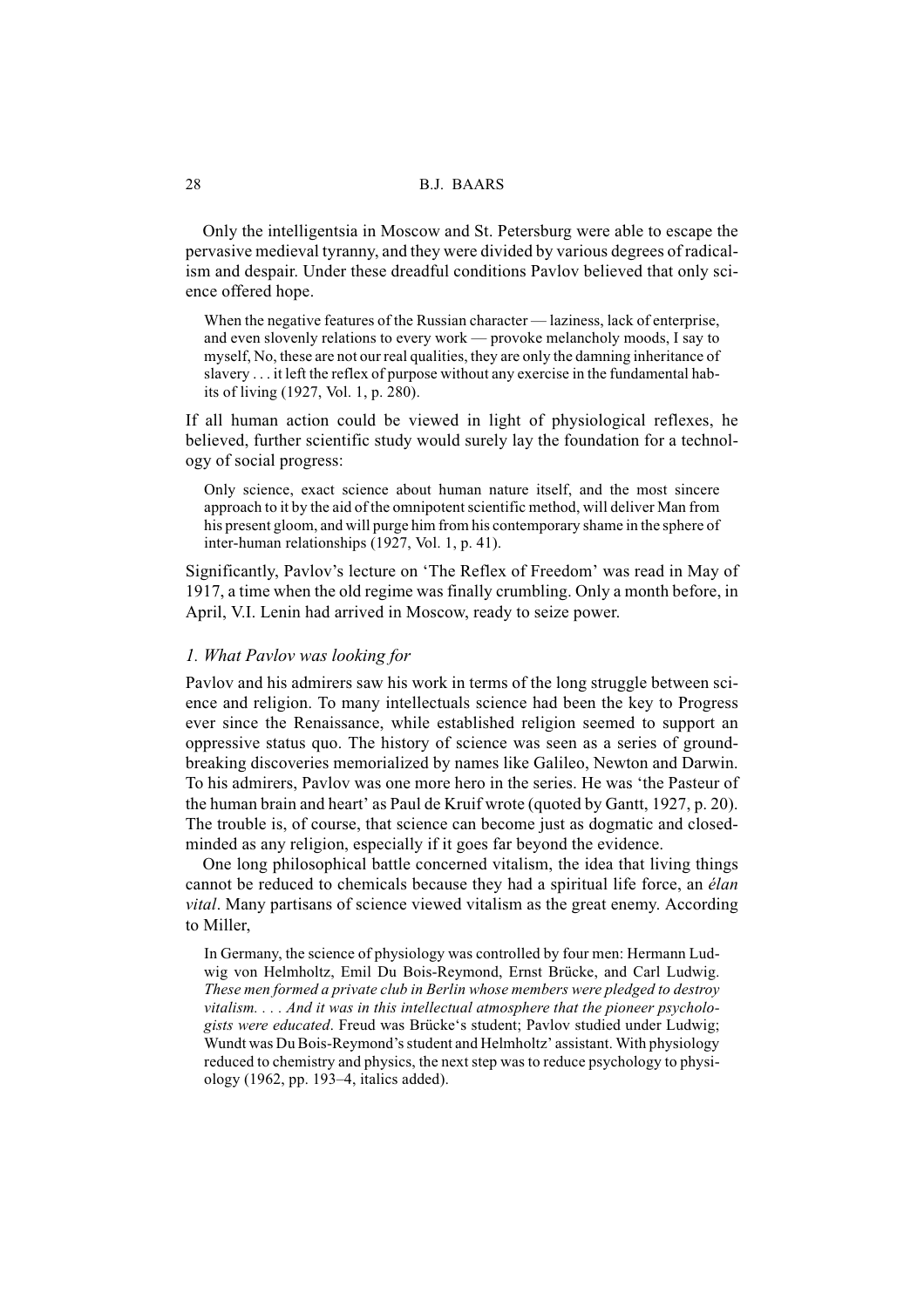In Britain, Thomas Henry Huxley extended this mechanistic approach to consciousness. He wrote:

Consciousness... would appear to be related to the mechanism of the body . . . simply as a [side] product of its working, and to be completely without any power of modifying that working, as the [sound of] a steam whistle which accompanies the work of a locomotive . . . is without influence upon its machinery (quoted in James, 1890/1983, p. 135).

Thus, the partisans of scientism rejected any basic difference between living organisms and chemistry; they sometimes considered consciousness an irrelevant by-product of the brain; and they wanted to reduce human voluntary *purpose* to mechanistic causality. Volitional purpose posed a paradox, according to vitalists, because it seemed to reverse physical causality: Instead of an earlier event causing a later one, a future end seemed to cause present actions.

Pavlov's claims therefore had a kind of inevitability to partisans of scientism. It was just what they were looking for. As he wrote:

Our starting point has been Descartes' idea of the nervous reflex. This is a genuine scientific conception, since it implies necessity . . . a stimulus appears to be connected of necessity with a definite response, as cause with effect (1927, Vol. 1).

Pavlov often marvelled at the 'machine-like' nature of reflexes. But how was he to relate simple reflexes to all brain activities, including the great cerebral hemispheres? Here he had a notable predecessor.

A bold attempt to apply the idea of the reflex to the activities of the hemispheres was made by the Russian physiologist, I.M. Sechenov . . . he attempted to represent the activities of the cerebral hemispheres as reflex — that is to say, as *determined*. Thoughts he regarded as reflexes in which the effector path was inhibited, while great outbursts of passion he regarded as exaggerated reflexes with a wide irradiation of excitation (p. 156).

Pavlov had great admiration for Sechenov. In 1913 he proposed an ovation:

Exactly half a century ago, in 1863, was published in Russian the article 'Reflexes of the Brain', which presented in clear, precise, and charming form the fundamental idea which we have worked out at the present time. After the birth of this idea, it grew and ripened, until in our time it has become an immense force for directing the contemporary investigation of the brain. Allow me at this fiftieth anniversary of the 'Reflexes of the Brain' to invite your attention to the author, Ivan M. Sechenov, the pride of Russian thought and the father of Russian physiology! (1927, Vol. I., p. 222).

This is the key to Pavlov's thinking: a lifelong commitment to the idea that all human brain activity was made up of reflexes in simple, causal chains. His experiments were confidently designed to work out this claim in detail.

#### *2. What Pavlov found*

Humans and other animals learn many things, but innate reflexes could only explain built-in behaviours like salivation and leg extension. Pavlov therefore needed to show that reflexes could be associated with new stimuli. That is why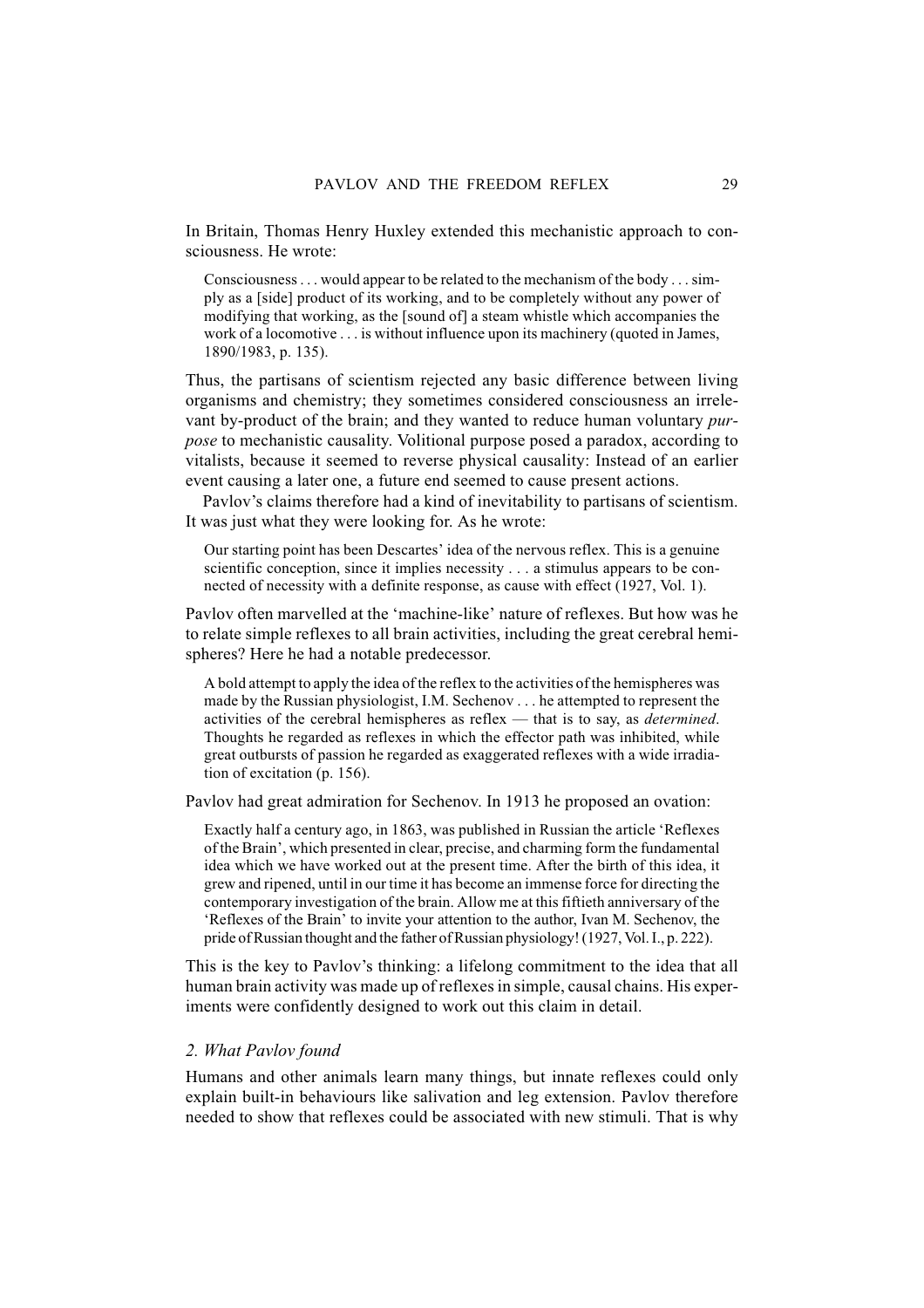the 'conditional reflex' was so important. In the laboratory Pavlov showed how dogs could learn to salivate in anticipation of meat powder, given an arbitrary signal like a bell. Dilute acid in a dog's mouth would also evoke salivation, and after mixing India ink into the acid solution, just the sight of the dark liquid elicited salivation. Thus, salivation could apparently be evoked by an arbitrary sight or sound. Since seeing and hearing required the cerebral hemispheres, this meant that the 'higher centres' of the cerebral cortex were involved in reflex association. For decades, with the help of a large work force, Pavlov worked out all the details of this experimental paradigm.

Any pet owner knows that one need only walk to the pantry at feeding time to evoke eager anticipatory activities in hungry dogs or cats. Yet in nature animals do not look for food in kitchens. Cans of pet food have no biological relationship to hunting, killing and eating. They involve learned expectations. This is the essence of Pavlov's famous experiment, something one can see by watching a poodle lick its chops many seconds before tasting dog chow. In that sense George Bernard Shaw was right — any policeman can tell you that much about a dog.

Today, brain imaging during Pavlovian learning shows massive neuron populations recruited by the task of associating stimuli, nothing remotely like a two-neuron spinal arc (e.g., Hugdahl, 1998). It seems that the simple laws Pavlov claimed to find were the result of a complex brain — perhaps 10 billion neurons in the dog — confronted with the most confining environmental demands. The simplicity Pavlov thought was in the brain resulted from manipulations so reductive that animals could learn only reflex associations. Humans thus confined might behave just as simply.

Pavlov's experimental work was standard incremental science. It was useful over the longer term for mapping out animal sensory capacities, for example. But it is his universal claims beyond the laboratory that are our concern here.

#### *3. An untested generalization*

Pavlov never tested reflex learning outside the laboratory. But it is an elementary point of scientific method that experiments can never be generalized without extensive testing under natural conditions. That is why physics has long used astronomical observations to test theory. Biology was largely observational for centuries, as in Darwin's epochal voyage on *HMS Beagle*. Darwin never conducted a single experiment on his voyage; he only observed nature. In the case of reflexes it took half a century for behaviourists to admit that in the real world, reflex association did not work as advertised (e.g., Garcia & Koelling, 1966; Breland & Breland, 1961). The universal claims Pavlov made were simply untested when they were most celebrated. Reflex explanation became a closed belief system as fixed as any theological dogma. Everything could be explained *post hoc*, and no premise could be questioned. Questions about consciousness and volition were simply excluded as unscientific, *ex hypothesi*.

One could state it in a few sentences: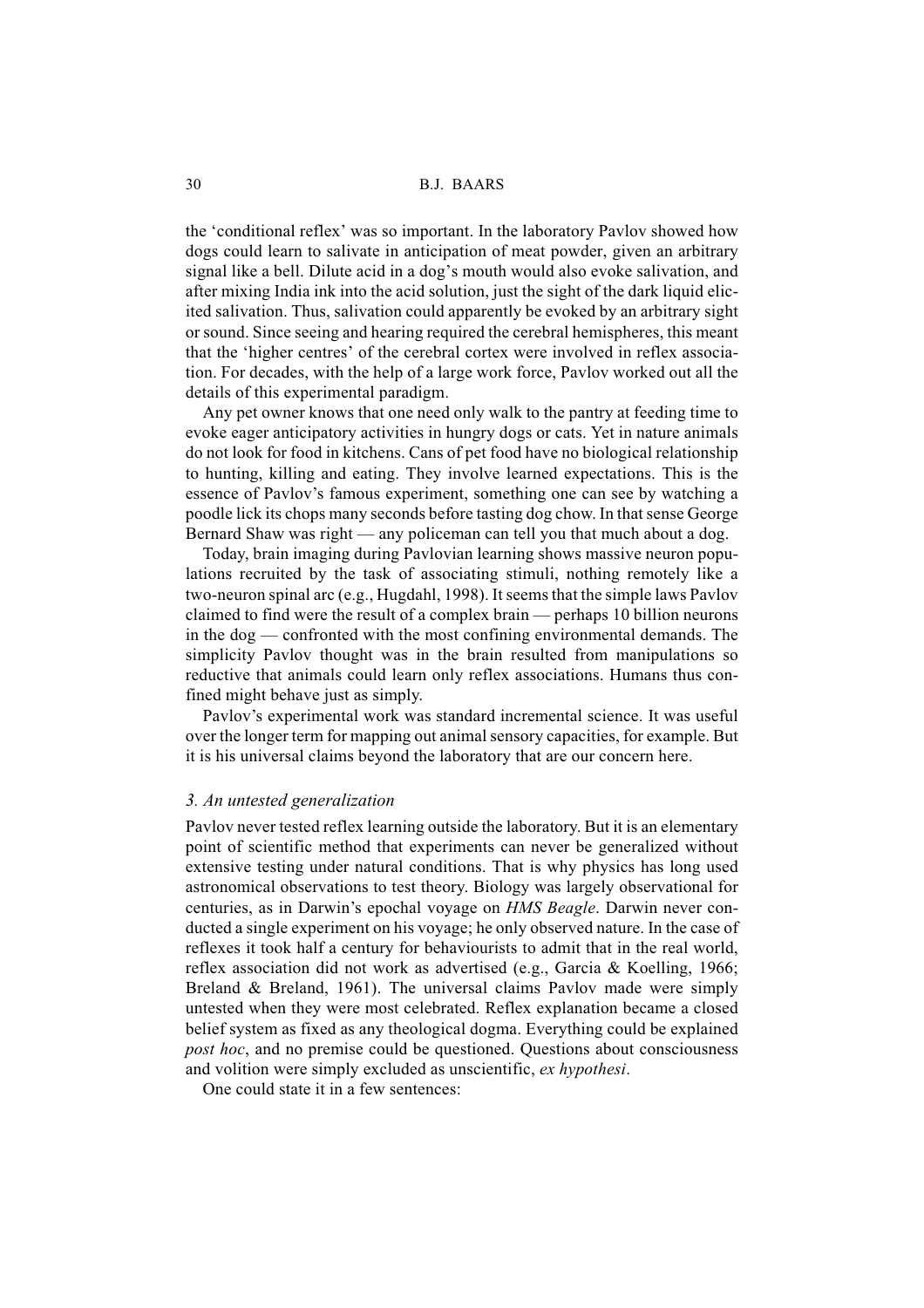- Premise a: All innate behaviour is a reflex, a point-to-point causal connection between a stereotyped stimulus and a built-in response.
- Premise b: All learned behaviour involves new connections between arbitrary physical signals and innate reflexes.
- Conclusion: All observable activities can be explained from premises a and b.

It only remained for Skinner to add a third:

Premise c: All novel responses must have been selectively reinforced in the past. (Skinner, 1957)

In this view, Pavlovian learning was stimulus–stimulus (S–S) association, and the Skinnerian kind was stimulus–response (S–R) association. This exhausted all forms of learning. Skinner further denied the need for physiological evidence, ensuring that his claims could not be falsified by brain findings. Both Skinner and Pavlov avoided real-world observation, so that no one could test whether their claims held true in nature. Yet they did not hesitate to claim universal truth. They both founded a cottage industry of experimentation, which made incremental findings and finally, after half a century and more, overthrew the fundamental assumptions of the founders.

It is simply not true that all learning involves reflex association. Most learning does not. For example: perceptual learning, pattern learning, serial order learning, short-term memory, language learning, paired associate learning, explicit and implicit learning, episodic and semantic learning, sensorimotor learning, most cognitive, emotional and social development, problem-solving, skill learning, and 'operant conditioning' of voluntary actions. Not even classical memory association can be explained by reflexes. From Aristotle to Locke, memory was viewed as the association of *ideas*, a completely different concept than association of stimuli and responses. As a result, modern textbooks on human learning rarely refer to Pavlovian conditioning.

Pavlov's term 'reflex' settled mind–body arguments by fiat. If one applied it to curiosity, purpose, pain, hunger, religion, the struggle for freedom and the like, one meant that these were no more than physical events. Indeed, it may be that reflex reduction was attractive precisely *because* it abolished mind–body debates. Philosophical arguments were simply put aside.

But there was a cost: One had to purge the entire vocabulary of common sense. All the 'mentalistic' words of natural language were declared to be unscientific. Of the 100,000 words understood by educated speakers of English, some two-thirds are mentalistic; they are the words we use in daily life to describe ourselves and others (Baars, 2003a). These psychological words evolved over centuries, beginning with ancient Greek and Latin: Words like 'idea', 'image', 'concept', 'enthusiasm' and 'emotion'. Behaviourists claimed that all scientifically usable concepts could be translated into external stimuli and responses, an assumption that was not generally rejected until the end of the twentieth century (Baars, 1986).

In fact, as Skinner pointed out, behaviourists merely adopted a philosophy physicalistic reductionism. Skinner often noted that 'Behaviourism is not the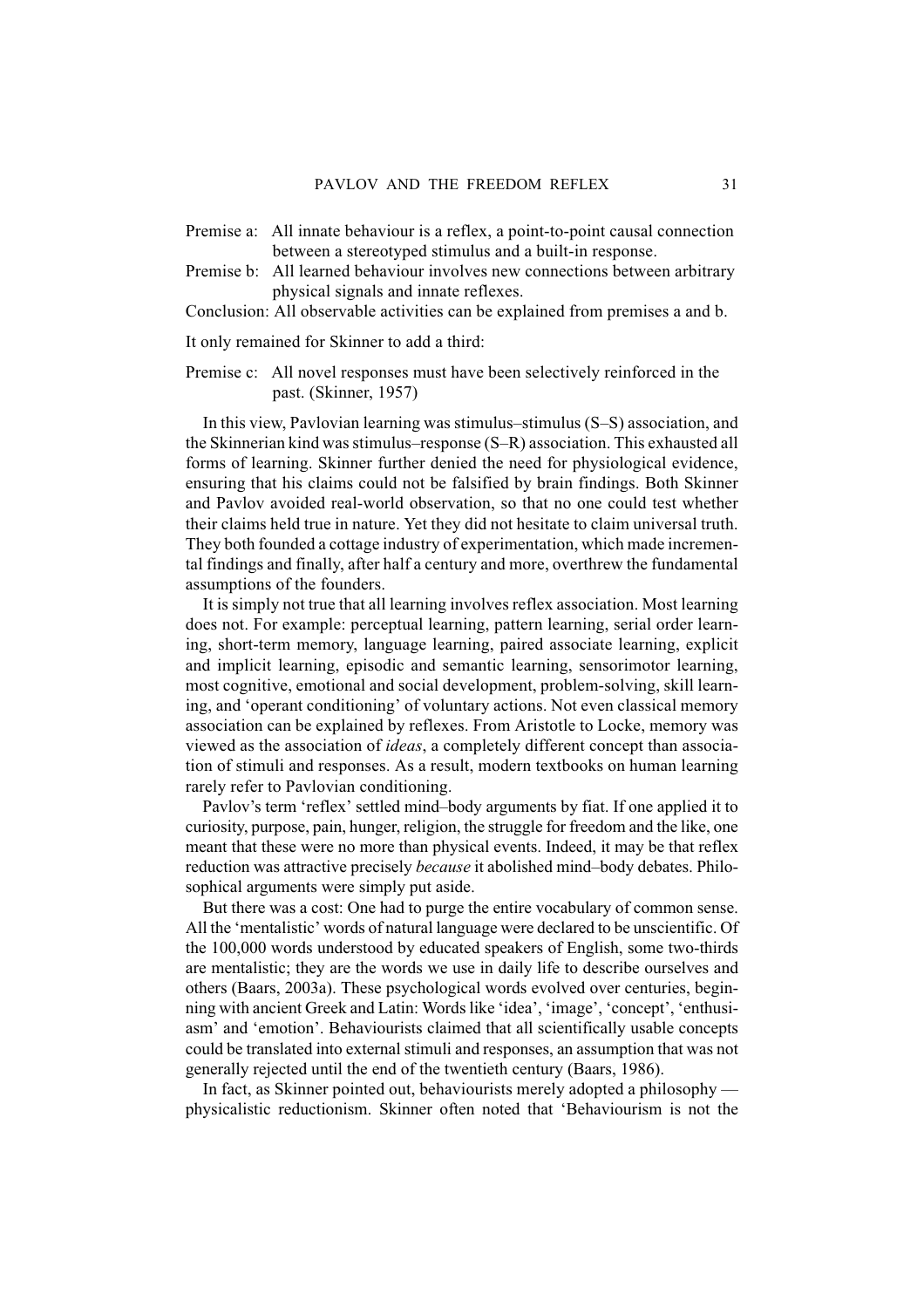science of man, it is the philosophy of that science' (1974, p. 3). Yet many behaviourists attributed their convictions to experimental findings — just as Pavlov attributed the 'freedom reflex' to experimental observations. In fact, his putative discoveries were inspired by his long-standing philosophical commitments. Pavlov obviously thought it worthwhile to sacrifice consciousness and volition for a promise of human perfectibility. Not everyone agreed.

I don't want to leave the impression that nothing was accomplished in behavioural studies between 1913 and 1990. Behaviourists learned much of lasting value. But they certainly did not add to our understanding of our own experience, of cognitive functions, purposeful control, or of the self.

## *4. Did Pavlov disprove consciousness?*

Few scientists believe that Pavlov disposed of the question forever. In the last decade consciousness has come to the fore again in biopsychology. New discoveries have been made, new scientific journals and societies founded, books published, and collections of articles produced (e.g., Baars *et al*., 2003). A search for the word 'consciousness' in the biomedical literature shows an increasing curve starting from several dozen in 1965 to over 5,400 in the year 2000 (Baars, 2003b). While this gives only a rough estimate, it is consistent with other evidence. Consciousness is back.

Contrary to popular belief Pavlovian training is not automatic and unconscious. Not only must an animal or person be conscious of the innate stimulus (like food) and of the signal (like a bell); they must also be conscious of the *relationship* between the two. Lovibond and Shanks (2002) conclude that 'The bulk of the evidence is consistent with the position that awareness (of the relationship) is necessary but not sufficient for conditioned performance'. Pavlovian training thus supports the role of consciousness in learning (e.g., Baars, 1988; 2002a).

A clever experiment by Dawson and Furedy (1976) demonstrates this point. They trained an association between a soft tone followed by a surprisingly loud noise. If they are given in a series ('tone–NOISE, tone–NOISE, tone–NOISE . . .'), after a while the tone alone evokes a change in skin conductivity, as sweat pores open to prepare the body to react to the noise. The tone has become a signal that a loud noise is coming: Pavlovian association. Now, without changing the stimuli, Dawson and Furedy changed the way subjects understood the task. They were told that the noise signalled the tone, rather than vice versa. Their task was to judge the loudness of the tone. The new series was perceived as 'NOISE–tone, NOISE–tone, NOISE–tone . . .'. Yet physically nothing had changed. Under these conditions absolutely no Pavlovian learning occurred. Isolated tones no longer evoked sweating. Thus, the subjects' interpretation of the stimuli changed everything. Conscious interpretation seems to be needed for Pavlovian association to occur (Baars, 1988).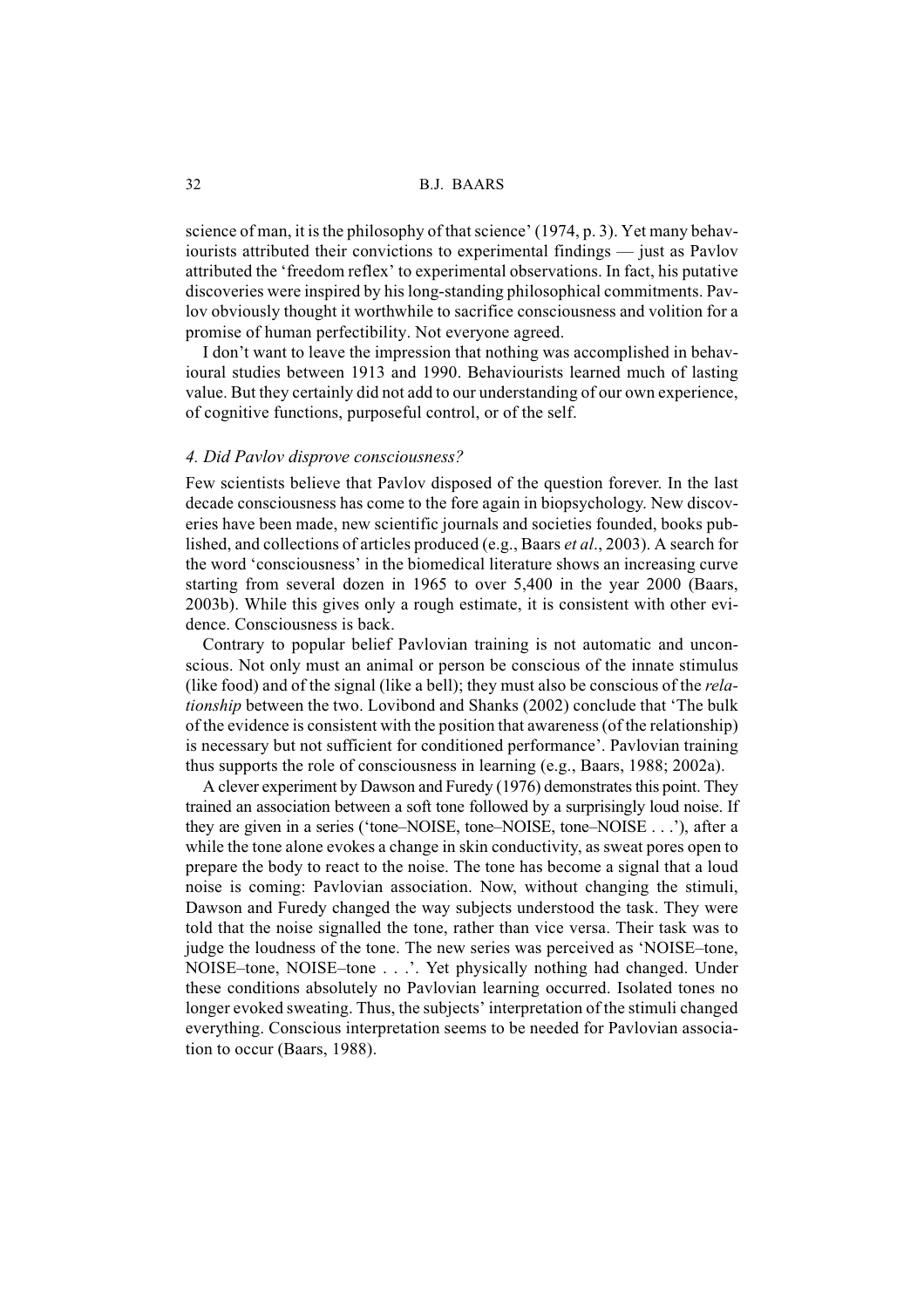# *5. Did Pavlov disprove volition?*

In 1888 William James wrote, 'In *voluntary* action the act is foreseen from the very first. The idea of it always precedes the execution. This is the essence of every voluntary action' (p. 241). The simplest way to find out whether an action is voluntary is to ask someone whether it is their goal, or to ask them to adopt it. People can perform skeletal muscle movements on request, but they cannot decide to move the smooth muscles of the intestines. Almost everyone can silently talk to themselves on purpose, but most people cannot wiggle their ears at will. These contrasts reflect systematic differences in the neurophysiology. But even today, some psychologists refuse to talk about volition as such, still misled by the behaviouristic decades of rejection.<sup>5</sup>

James' definition provides a simple test for voluntary control in humans. In many cases people can tell us about their goals before carrying them out. That is an indispensable fact in fields like neurology and psychiatry. To abandon it would make medical diagnosis impossible. You cannot even ask a patient to open his mouth and say 'Ah' without giving him a conscious goal. Most psychological pathology also is defined by the fact that certain unwanted acts, thoughts or feelings cannot be controlled on purpose. In the real world volitional control is inescapable (Baars, 1988; 1992; 1997; 2002a).

It is easy to demonstrate the need for a concept of volition by the knee-jerk reflex. The reader can drape one leg over the other so that it can swing freely, and then tap sharply just below the knee cap on the patellar tendon. Your leg will swing out involuntarily, with a spring-loaded quality quite different from a voluntary movement. To Pavlov and others, this movement had just the mechanistic quality needed to illustrate the physical nature of human action.

However, now take the demonstration one step further and *try to imitate* the reflex action of your leg, with exactly the same velocity and dynamics. That is, simply try to follow the *goal* given in the previous sentence. It is quite difficult to do exactly; voluntary control of the leg is quite different from the knee-jerk reflex. Normal leg movements are guided by cortex, while an involuntary spinal reflex is momentarily free of cortical control. That is why it feels so different. We can be surprised by our own knee-jerk reflex, but not by our own voluntary actions. As James pointed out, the crucial difference is that we can steer voluntary actions by their endpoints, their goals. Such a comparison between a spinal reflex and its voluntary imitation constitutes a true experiment. It shows the reality of volitional control, because *contra* Pavlov, we must explain not just the local reflex, but also its normal goal-guided voluntary version. Physiologists in 1900 understood this point perfectly well. As Sherrington wrote,

<sup>[5]</sup> The cortical basis of volition does not apply to all motivational mechanisms. Numerous goal-related regions exist in the brain, including in the phylogenetically earlier brainstem (e.g., the peri-aqueductal grey, the region involved in mother–infant attachment in mammals). These brain regions involve goals that humans may experience as impulsive, not under full voluntary control. They are not cortical. Just as consciousness involves a particular *kind* of knowledge in human beings, volition involves a particular *kind* of goal-directed control. (See Baars, 1988).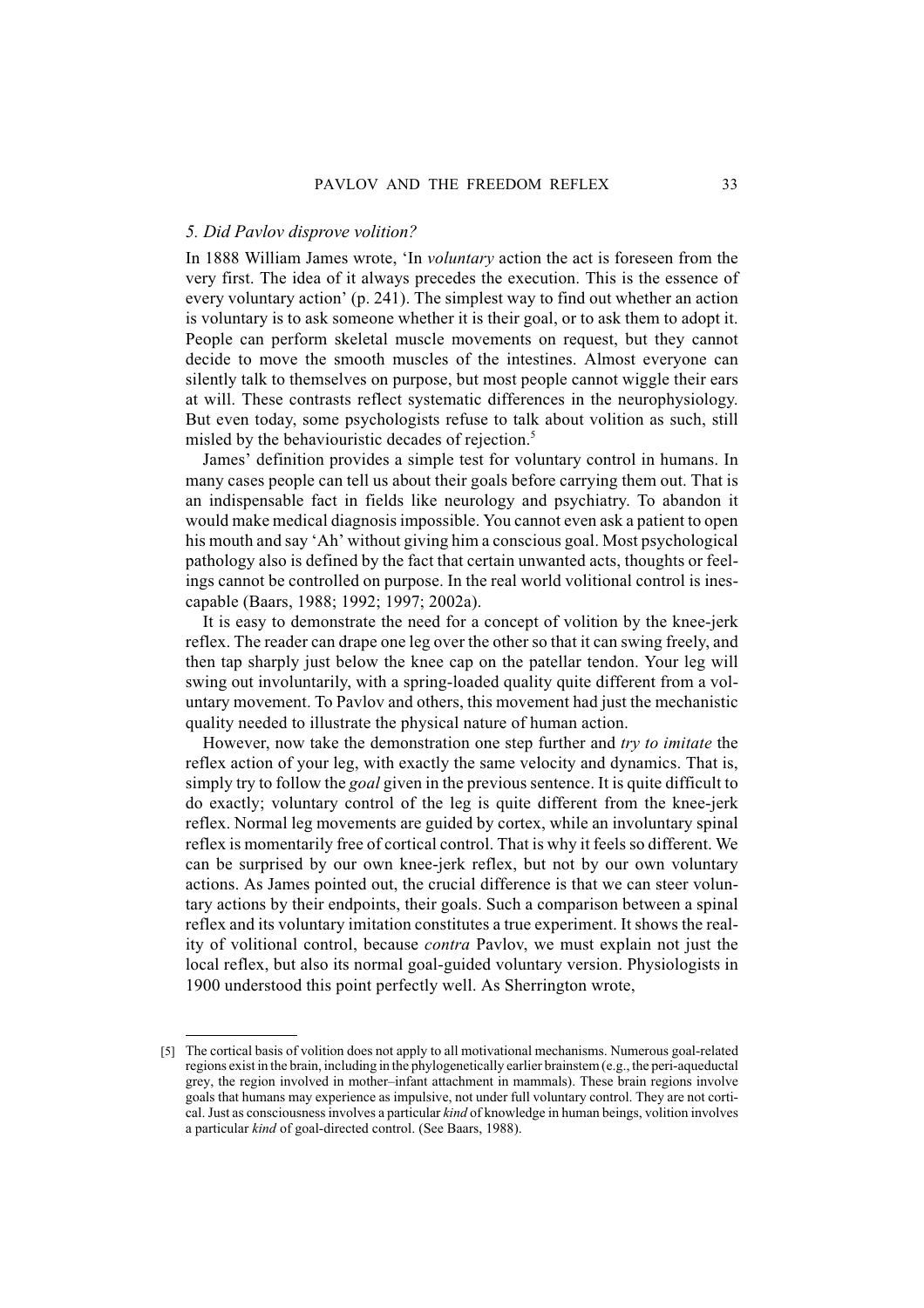It is clear, in higher animals especially so, that reflexes are under control by higher centres to whose activity consciousness is adjunct. By these higher centres, this or that reflex can be checked, or released, or modified. It is urgently necessary for physiology to know *how* this control — volitional control - is *operative* upon reflexes (1906/1947, pp. 385–6).

Today, brain imaging techniques can show the neuronal activity of volition. Spence and Frith recently wrote that

A number of brain regions contribute to the performance of consciously chosen, or 'willed', actions.... Disease, or dysfunction, of these circuits may be associated with a variety of disorders of volition (1999).

After a century of taboo we have returned to the scientific questions of 1900.

#### **III: Other Physiologists did not Accept Pavlov's Claims**

Sir Charles Sherrington, also a Nobel Prize winner in physiology, took a very different tack from Pavlov. Sherrington was a pioneering student of reflex actions. His classic work *The Integrative Action of the Nervous System* (1906/1947) came out only two years after Pavlov's work was first published in the West. It presents numerous experiments on reflexes. Sherrington was critical of Descartes' mechanistic idea that

Cat, dog, horse, etc. were trigger-puppets which events in the circumambient universe touched off into doing what they do. It lets us feel that Descartes can never have kept an animal pet.

Sherrington and others demonstrated that simple reflexes can be seen mainly when the spinal cord is isolated from the cortex. Under those conditions animals actually become 'trigger puppets'.

(The cerebral cortex) can be removed under anaesthesia, and on the narcosis passing off the animal is found to be a Cartesian puppet: It can execute certain acts but is devoid of mind. Thoughts, feeling, memory, perceptions, conations (voluntary actions), etc.; of these no evidence is forthcoming.

Thus, the cat set upright on a 'floor' moving backward under its feet walks, runs or gallops according to the speed given to the floorway. In the dog a feeble electric current on the shoulder brings the hind paw of that side to the place, and performs a rhythmic grooming of the hairy coat there. If a foot treads on a thorn that foot is held up from the ground while the other legs limp away. Milk placed in the mouth is swallowed; acid solution is rejected. The dog shakes its coat dry after immersion in water.

Yet spinal reflexes are impoverished:

But, when all is said, if we compare such a list (of spinal reflexes) with the range of situations to which the normal dog or cat reacts appropriately, it is extremely poverty stricken. It contains no social reactions, it fails to recognize food as food: It shows no memory, it cannot be trained or learn: it cannot be taught its name. The mindless body reacts with the fatality of a penny-in-the-slot machine (p. xii).

To Sherrington, reflexes showed one level of integration. But they also raised the question of a higher level: What is it that the brain does to guide and organize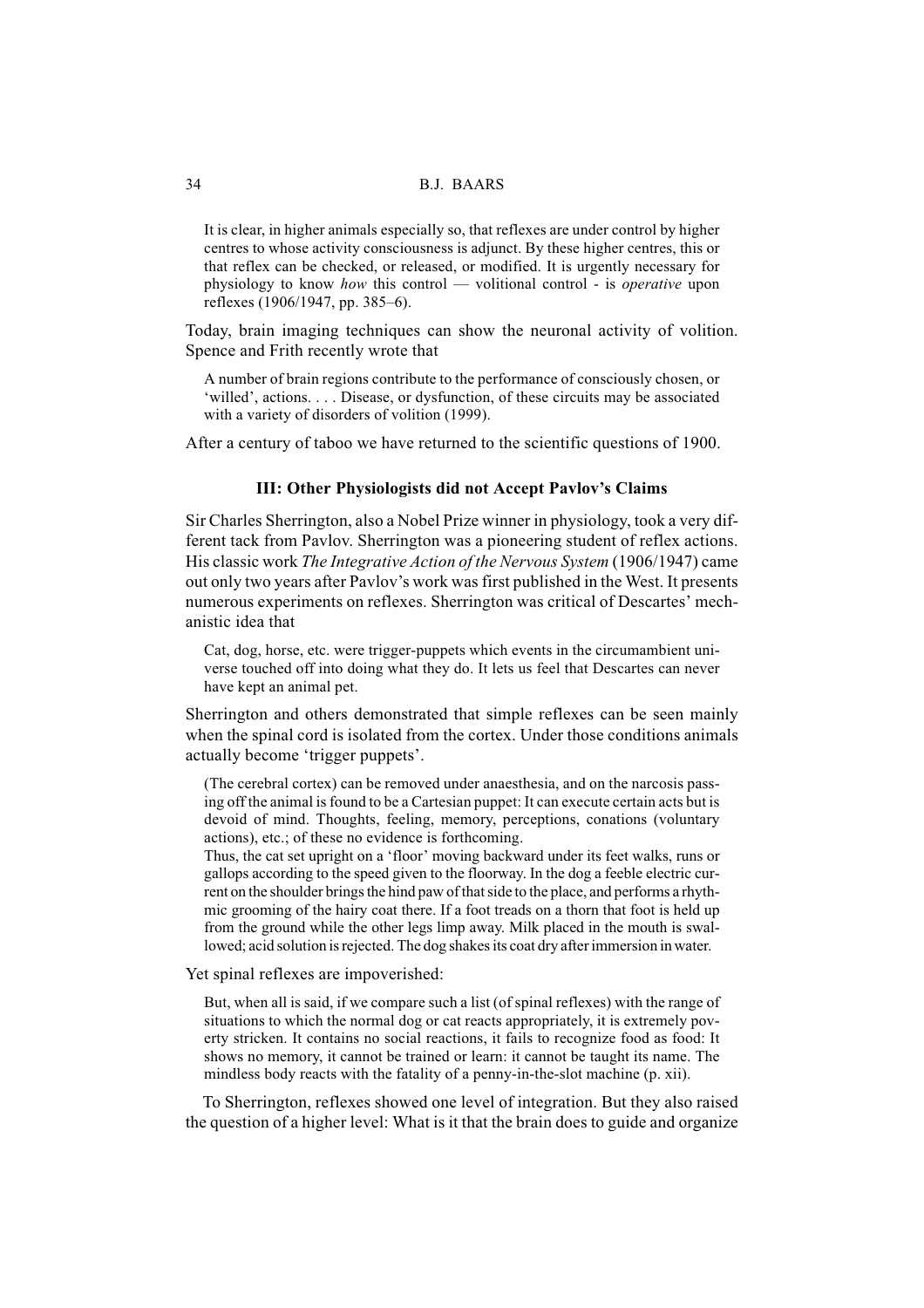spinal activities? In normal animals reflexes are subordinate to the conscious and voluntary control of the cerebral cortex. That is where goal-directed action is organized, where food and danger are recognized, social action is directed, and incoming sensations are unified. A striking example Sherrington explored was the unitary perception of the world when two different images are presented to the two eyes. In recent years this has proved to be one of the most productive methods for studying visual consciousness (e.g., Logothetis & Schall, 1989).

In physiology Sherrington was as prominent as Pavlov, but he did not make utopian claims. He was not famous to the general public. Pavlov's popular followers ignored him.

## *1. Lashley's evidence against brain reflexes*

Karl Lashley began as a student of John B. Watson, the first famous radical behaviourist in psychology. In 1923 Lashley noted with approval how behaviourism was 'spreading like wildfire'. Seven years later, in a classic article, he has changed his mind. While reflex pathways could explain some spinal mechanisms, they failed to account for basic facts about the brain. He wrote,

The notion of the reflex arc was developed in studies of spinal preparations (animals whose brains were severed from their spinal cords). Under these simple conditions something like a point-for-point correspondence between receptor cells and muscle groups could be demonstrated, as in the case of the scratch reflex.

However,

in the study of cerebral functions we seem to have reached a point where the reflex theory is no longer profitable. *And if it is not serviceable here, it can scarcely be of greater value for an understanding of the phenomena of behaviour* (Lashley, 1930, p. 12) [italics added)].

The reason is, of course, that normal behaviour always involves the intact brain. Lashley's critique was therefore not just physiological, but psychological as well.

Lashley presented three arguments against a reflex explanation. First, there simply was no evidence for reflex pathways in the cortex: ' . . . there is certainly no direct evidence for the existence of any sharply defined reflex paths whose interruption results in the loss of isolated elementary functions' (p. 10).

Thus, cerebral cortex is fundamentally different from the spinal cord. Second, there was no evidence for stereotyped sensory input. In contrast to isolated reflexes, a large class of sensory stimuli were effectively equivalent.

We have a situation where a habit is formed by the activation of one set of receptors and executed immediately upon stimulation of an entirely different and unpractised group. The equivalence of stimuli is not due to the excitation of common nervous elements.

Finally, there was no evidence for stereotyped reflexive responses in animals with intact brains. Instead, habits showed motor equivalence: A maze could be run in many different ways.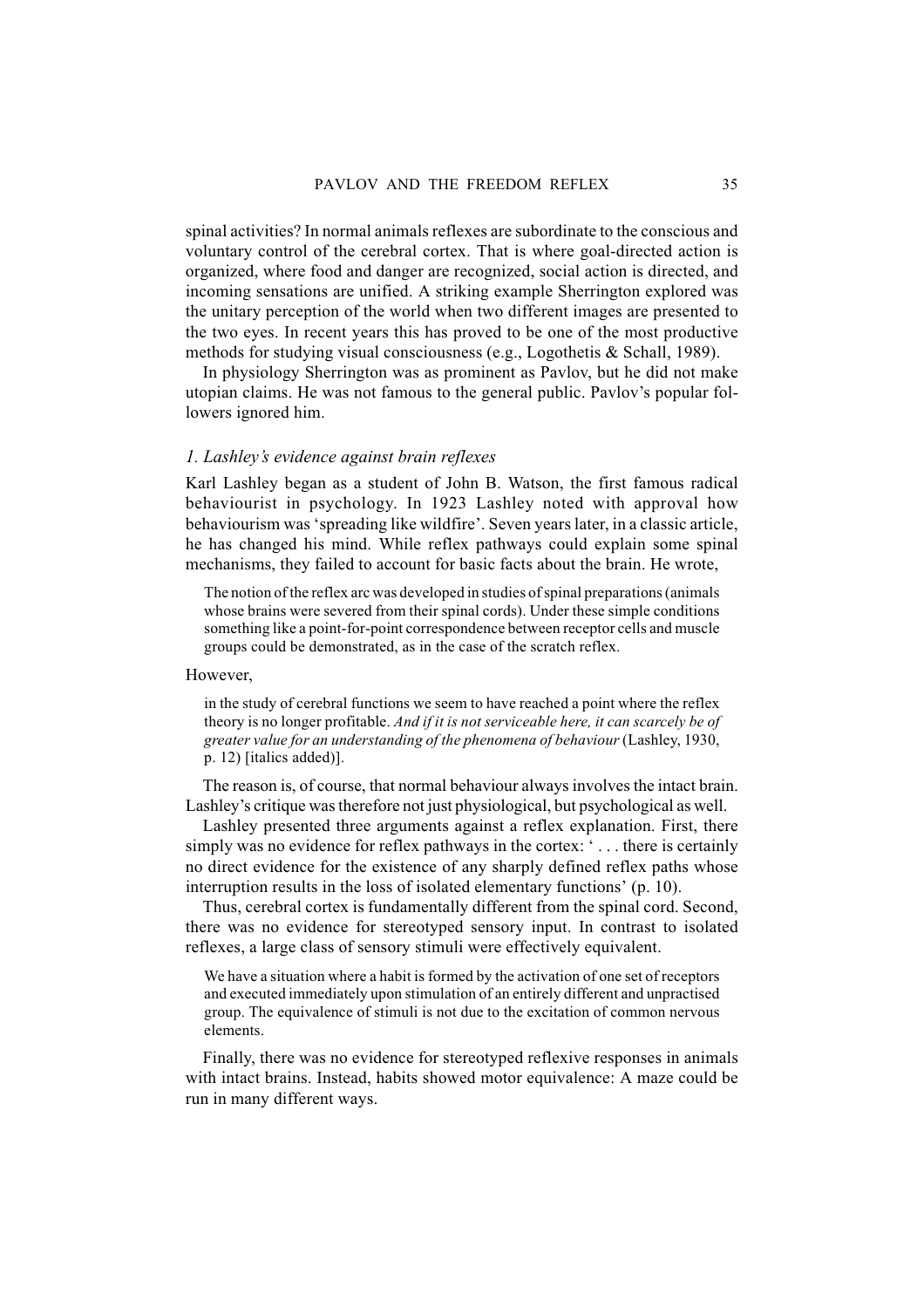Turning to motor activity, we are confronted by an identical problem. If we train an animal in a maze we find little identity of movement in successive trials. He gallops through in one trial, in another shuffles along, sniffing at the cover of the box. *If we injure his cerebellum, he may roll through the maze [(italics added].*

The animal has a vast range of possible ways to reach its goal, even when its motor control has been severely damaged. 'He follows the correct path with every variety of twist and posture, so that we cannot identify a single movement as characteristic of the habit'. The same points applied all the way from birds to humans. 'Activities ranging from the building of characteristic nests by birds to the activities of man show the absence of stereotyped movements in the attainment of a predetermined goal' (pp. 6–7). Thus, any single goal can be achieved in many different ways, across a vast range of species.

In sum, Lashley found no rigid reflex-like sensory or motor functions in the cortex, and no simple reflex pathways. Pavlov's universal reflex hypothesis did not hold up. Yet as we shall see, falsification did not stop the radical program of stimulus–response reduction.

#### **IV: Reflex Explanation in the West**

In the decades after 1900 the goal of reducing all behaviour to reflexes became popular in the United States and Britain among social reformers, journalists, philosophers, and radical behaviourists. Many physiologists and psychologists remained sceptical; but their voices were not heard by the public.

It was John Watson who first imported Pavlov into Western behaviourism (Watson, 1916; Hilgard, 1986). Like Pavlov, Watson confidently promised utopian solutions:

Give me a dozen healthy infants, well-formed and my own specified world to bring them up in and I'll guarantee to take any one at random and train him to become any type of specialist I might select — doctor, lawyer, artist, merchant-chief and yes, even beggar-man and thief, regardless of his talents, penchants, tendencies, abilities, vocations, and race of his ancestors (1930, p. 82).

This had wonderful appeal to American readers. But Watson had no evidence. He had published only one case of conditioned fear in a baby, the case of 'Little Albert' (Watson & Rayner, 1928). It was Pavlov's story all over again.

The reflex hypothesis encountered a crisis when Lashley's 1930 article appeared (above). It was widely read, and his evidence was not disputed. Yet the hypothesis was not abandoned when it was falsified; it merely assumed a new guise. Under the influence of B.F. Skinner, all behaviour was taken to involve 'stimulus–response contingencies' without evidence for a physiological reflex (Skinner, 1931; 1953; 1976; Baars, 1986). Skinner thereby saved the behaviourist movement.

Skinner's famous box, invented about 1935, was useful for collecting data about stimuli and responses, but 'operant conditioning' in fact involves nothing other than voluntary, purposeful behaviour. Skinner himself was quite clear about that point when he wrote that 'the operant is the field of purpose'. Operant behaviour *always* involves goals like food, water or avoiding pain. What is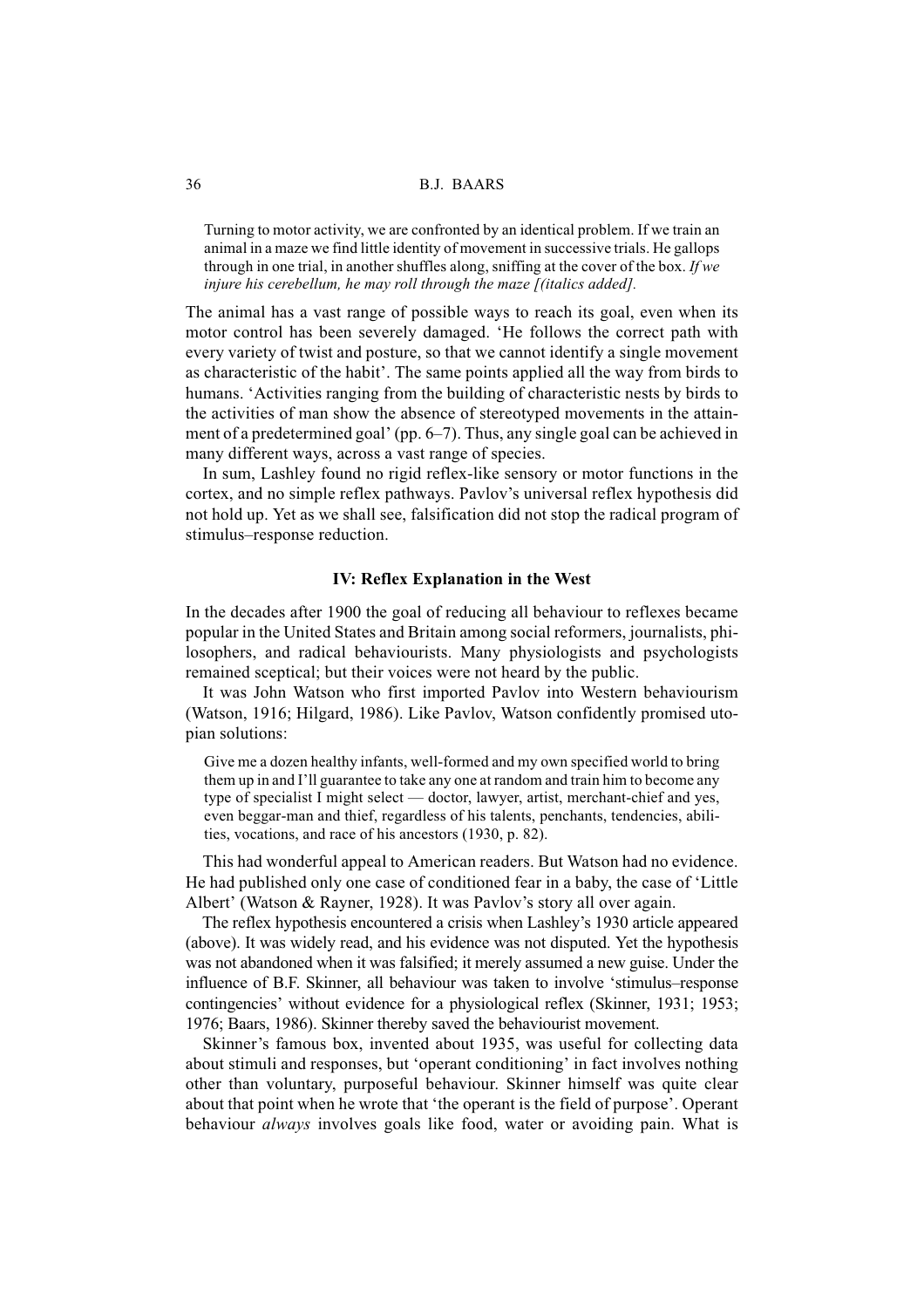learned is a response that is a subgoal to be carried out before the biological goal can be reached. A hungry pigeon learns to peck at a red light as a means to its real goal of food. But to state this obvious fact, the common sense vocabulary of goals is needed — and it was banned as unscientific. Goals are not physically observable, though they are often easy to infer from watching an animal behave. But inferential concepts were banned from radical behaviourism (Baars, 1986). Thus an external, physical description of the action had to be devised: the vocabulary of operant conditioning. That was perhaps Skinner's most significant accomplishment: a third-person account of common sense.

Skinner rose to public prominence in the 1940s and 50s. For five more decades, his public fame kept the rejectionist program alive. The ban against consciousness stayed strong.

Like Pavlov and Watson, Skinner claimed that his ideas applied to all animals and humans without testing them in natural situations. His universal claims began about 1935, before he had even trained many pigeons. Decades later, when Breland and Breland (1961) finally conducted operant training in 38 different species, they found numerous limits on the method, and intrusions of untrained actions. In nature such 'unconditioned' behaviour is likely to be much greater

In sum, the three most extreme behaviourists dominated public debate between 1920 and 1990. All of them based their claims on utterly inadequate evidence. All appealed to utopian hopes, and all aimed to purge consciousness and volition. Together they shaped the century.

#### **V: Purging Consciousness**

Pavlov's most questionable impact came from what he denied, rather than what he asserted. Scientists assert flawed ideas all the time, but they are usually falsified quickly. But in the twentieth century consciousness and volition were purged for most of the century. They became taboo. No working scientist was free to explore them, on pain of being read out of science. Pavlov's denial of the fundamentals could not be falsified, because it was forbidden to test them.

Imagine if physics in 1900 had declared relativity and quantum theory to be unscientific. Twentieth-century physics would be an intellectual desert. Einstein, Planck and Heisenberg would be erased from history. To its credit the physics community was open to ideas that overturned the received wisdom. The new human sciences were not. They dealt with difficult puzzles by rejecting them. The taboo against consciousness became the norm in psychology and even biology, endorsed by analytical philosophy.

The great taboo was not just a loss to science. Neglect of our core humanity has wider costs. No one can empathize with 'trigger-puppets'. Four successive generations of university students were taught mechanistic beliefs about themselves and each other. They went on to adult lives believing that science had proven their personal experiences to be meaningless, and their voluntary efforts in life to be merely the product of reflex association. A more alienating doctrine is hard to imagine.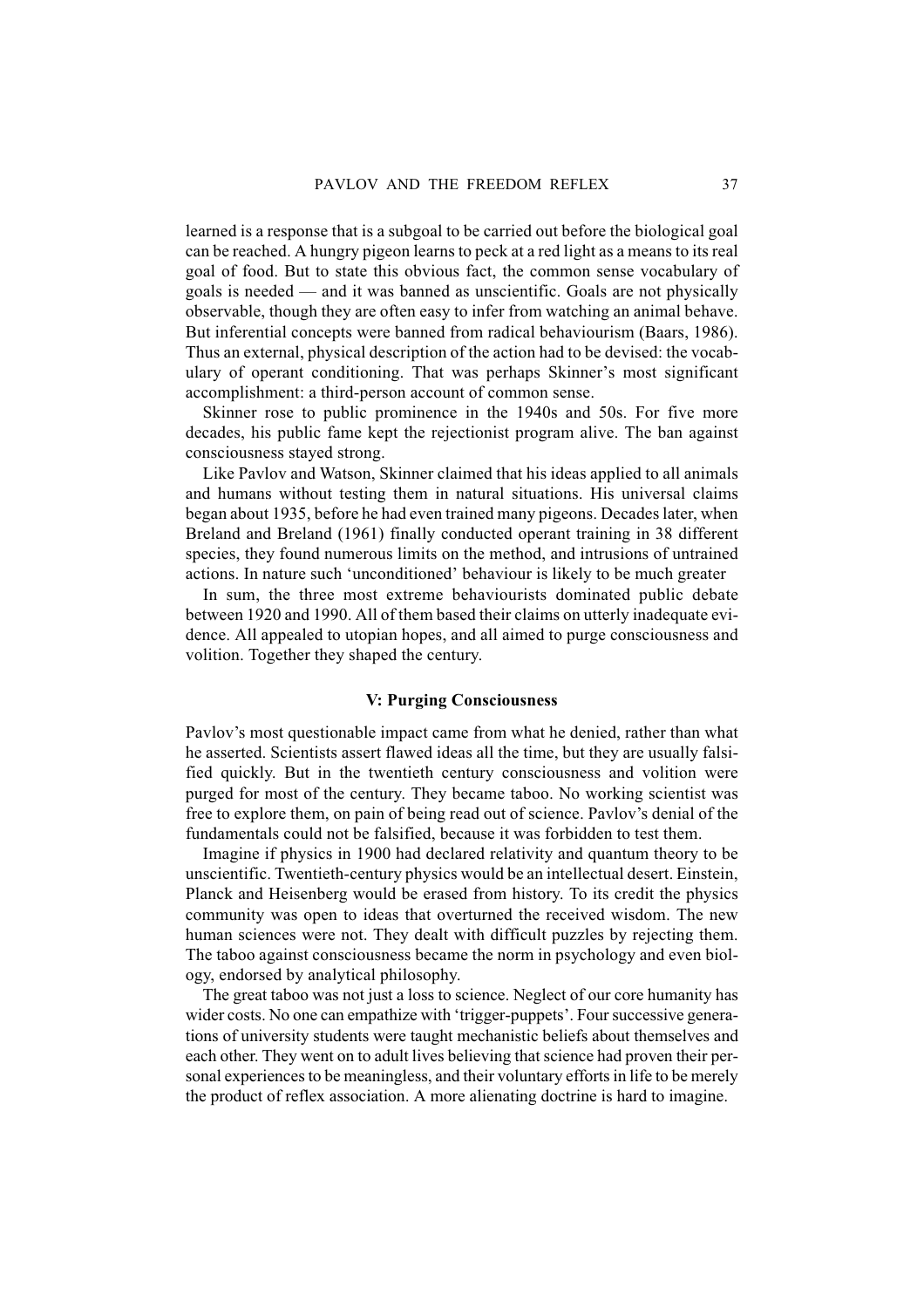#### **VI: Where We are Today**

Starting in the 1970s, psychology went through a 'cognitive revolution' in which many nineteenth-century ideas were rediscovered and given a stronger empirical and theoretical basis (Baars, 1986). Mental imagery came back, as did memory, meaning, perception, knowledge, thinking, language and the like. But the cognitive revolution did not bring back consciousness and volition. These have only returned with the rise of cognitive neuroscience in the last decade (e.g., Baars, 1988; 2002; Edelman, 1989; Edelman & Tononi, 2001; Spence & Frith, 1999). Scientifically we are much closer to the nineteenth century than to the twentieth.

It is now a hundred years since Pavlov's first report about conditional reflexes. Perhaps 10,000 experiments have been published using his method.<sup>6</sup> Many useful results have been obtained, in emotional association, appetitive learning, and even drug addiction. Pavlovian training is also used to explore simple associative learning in the brain. But none of his utopian promises have come true. The great scientific problems Pavlov claimed to have eliminated, consciousness and volition, are back in the headlines (Spence & Frith, 1999; Baars, 2002). Pavlov's taboo against consciousness and volition became a dominant theme of Anglo-American thought for a century. Much of it is with us still.

#### **VII: Conclusion: Denying Consciousness is Dehumanizing**

The twentieth century was torn by some of the most destructive conflicts since the great religious wars of European history. In war — domestic or foreign people always dehumanize the enemy; we treat others as feelingless objects. While Pavlov had utopian intentions, his ideas set the stage for a dehumanized conception of people. A person without feelings, choice, and identity can only be a negligible cog in a blind and merciless machine. With such a 'scientific' conception it becomes much easier to dehumanize people.

Pavlov's followers saw his work in terms of the long struggle between science and religion. Science was seen as the key to human progress, while established religion seemed to support an oppressive status quo. To his admirers, Pavlov was one more hero in the progress of science.

British analytic philosophy was for all intents and purposes equivalent to behaviourism, as Skinner long maintained. It dominated English-speaking countries for decades. In biology, reductionists such as Jacques Loeb had a similar impact. Behaviourism of one kind or another therefore made a clean sweep: philosophy, psychology, and physiology all rejected consciousness.

Utopian perfectionism can be destructive. A respected team of French Marxist historians recently estimated that utopian regimes from Lenin to Pol Pot were responsible for 100 million domestic deaths in the twentieth century (Courtois *et al*, 1999). That number may be doubled with the death toll from other ideologies,

<sup>[6]</sup> By 1965 Razran estimated that 6,000 experimental papers had been published about Pavlovian learning. That number has now perhaps doubled.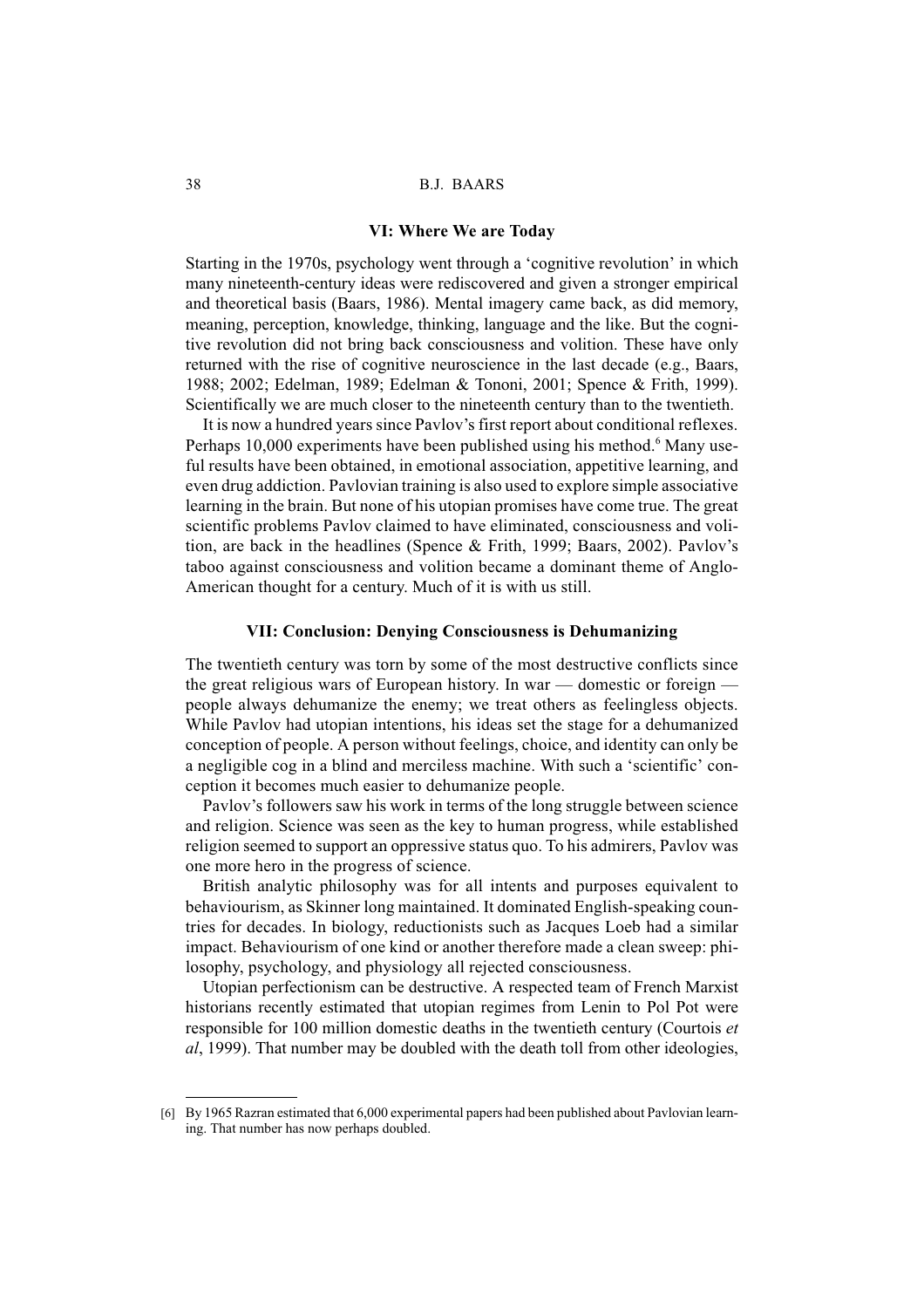with their own ideals of coerced perfection. Those massacres were invariably preceded by dehumanization of the victims, denying their conscious point of view.

It is a devastating irony that Pavlov's idealistic reduction of human nature could have such results. But reflex explanation could only become a comic-strip caricature. In my view it led to dreadfully impoverished science, compared to the humanizing riches of the century of William James. Of course there is nothing wrong with studying reflexes; but it is false and misleading to say that it provides a more scientific substitute for the fundamentals of human psychology. We are still struggling to recover from the resulting mistakes.

The most disturbing side of Pavlov's celebrity was the worldwide enthusiasm for a simplistic reduction of mind. Just before World War II, John Maynard Keynes issued an eloquent warning:

Practical men, who believe themselves to be quite exempt from any intellectual influences, are usually the slaves of some defunct economist. Madmen in authority, who hear voices in the air, are distilling their frenzy from some academic scribbler of a few years back. I am sure that the power of vested interests is vastly exaggerated compared with the gradual encroachment of ideas. But, soon or late, it is ideas, not vested interests, which are dangerous for good or evil (1936, p. 570).

Pavlov's story is a cautionary tale for utopian dreamers to come.

#### **Acknowledgements**

This work was supported by the Neurosciences Institute and the Neurosciences Research Foundation, which are gratefully acknowledged. I am grateful to Joseph Goguen, John Kihlstrom, Doug Watt, and Tom Dalton for helping me to clarify a number of points.

#### **References**

Andreyev, L.A. (1937), 'The great teacher and master of science', *Scientific Monthly*, **45**, pp. 166–7.

Baars, B.J. (1986), *The Cognitive Revolution in Psychology* (New York: Guilford Press).

Baars, B.J. (1988), *A Cognitive Theory of Consciousness* (New York: Cambridge University Press). Baars, B.J. (1992), *Experiments Slips and Human Error: Exploring the Architecture of Volition* (New York: Plenum Press.

Baars, B.J. (1997), *In the Theater of Consciousness: The Workspace of the Mind* (New York: OUP).

Baars, B.J. (2002a), 'The conscious access hypothesis: Origins and recent evidence', *Trends in Cognitive Sciences*, **6** (1), pp. 47–52. (May be found at: http://www.nsi.edu/users/baars/BaarsTICS2002.pdf) Baars, B.J. (2002b), 'Behaviourism redux?', *Trends in Cognitive Sciences*, **6** (6), pp. 268–9.

Baars, B.J. (2003a), 'The double life of B.F. Skinner', *Journal of Consciousness Studies*, **10** (1), pp. 5–25.

Baars, B.J. (2003b), 'How brain reveals mind: Neural studies support the fundamental role of conscious experiece', *Journal of Consciousness Studies*, **10** (9–10), pp. 100–14.

Baars, B.J., Banks, W.P., Newman, J. (ed. 2003), *Essential Sources in the Scientific Study of Consciousness* (Cambridge, MA: MIT Press/Bradford Books).

Basgen, B., Blunden, A. (Eds.), *Encyclopedia of Marxism*, Marxists Internet Archive (marxists.org), 1999–2002.

Boring, E.G. (1929), 'The psychology of controversy', *Psychological Review,* **36**, pp. 97–121.

Breland, K., Breland, M. (1961), 'The misbehavior of organisms', *American Psychologist*, **16**, pp. 681–4.

Courtois, S., Kramer, M. (Trans), Murphy, J. (Trans), Bartosek, K., Paczkowski, A., Panne, J.-L., Margolin, J.L. (1999), *The Black Book of Communism: Crimes, Terror, Repression* (Cambridge, MA: Harvard University Press). Originally published in French in 1997.

Dawson, M.E., Furedy, J.J. (1976), 'The role of awareness in human differential autonomic classical conditioning: The necessary-gate hypothesis', *Psychophysiology*, **13** (1), pp. 50–3.

Edelman, G.M. (1989), *The Remembered Present* (New York: Basic Books).

Edelman, G.M., Tononi, G. (2001), *A Universe of Consciousness* (New York: Basic Books).

Edwards, P. (Ed.) (1967), *The Encyclopedia of Philosophy* (New York: Macmillan).